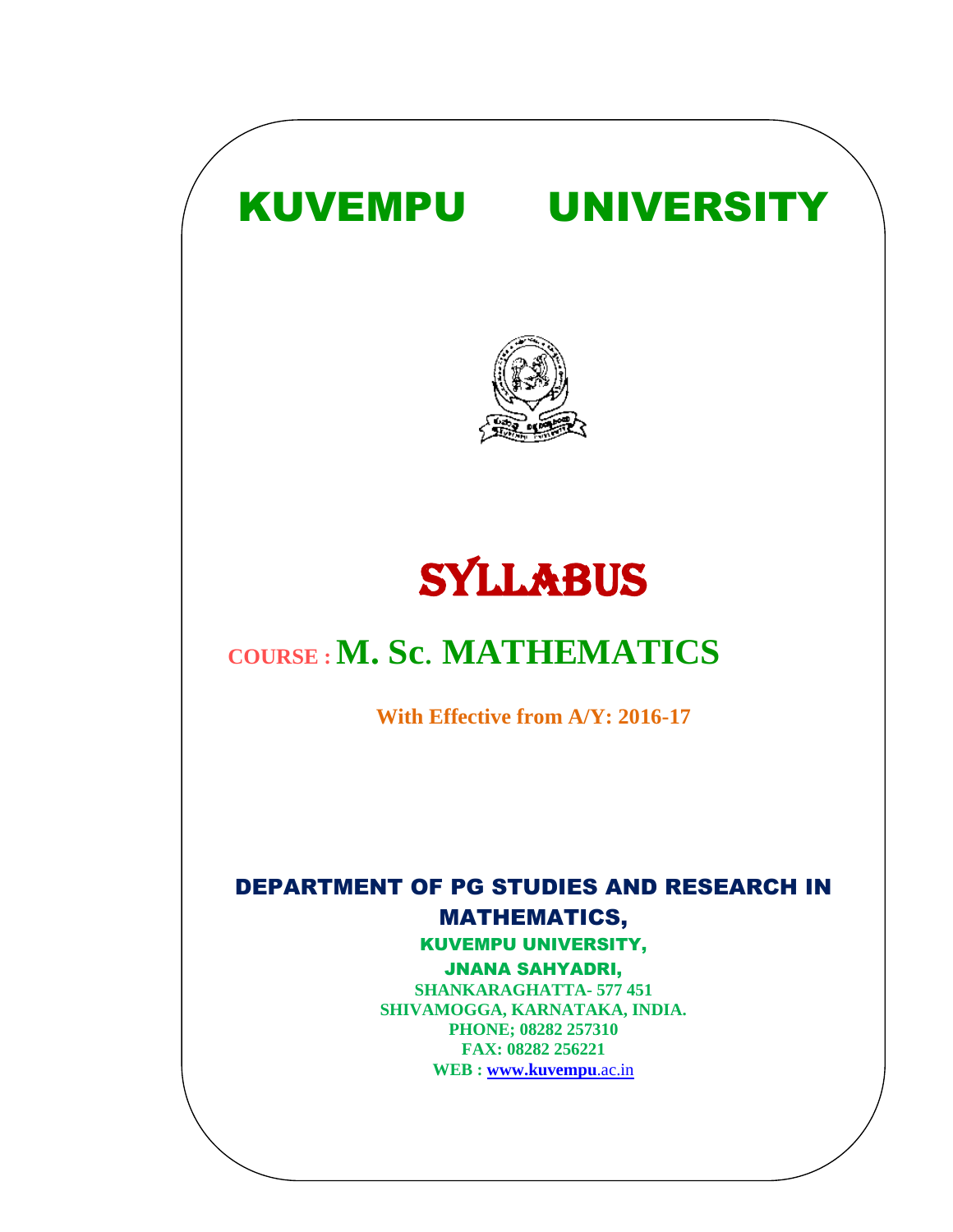# **M.Sc., MATHEMATICS SYLLABUS (CBCS-Scheme)**

I STRevised : 2010-11

 $II<sup>ND</sup> Revised : 2015-16$ 

## **With Effective from A/Y: 2016-17**

#### COURSE STRUCTURE

#### SEMESTER – I:

|                  | <b>PAPER</b><br><b>CODE</b> | <b>SUBJECT</b>                         |             | <b>MARKS</b><br><b>ALLOTMENT</b><br>IA | LAB |     | <b>TOTAL CREDIT</b> |
|------------------|-----------------------------|----------------------------------------|-------------|----------------------------------------|-----|-----|---------------------|
|                  |                             |                                        | <b>EXAM</b> |                                        |     |     |                     |
|                  | <b>MSM</b> 1.1              | <b>ALGEBRA</b>                         | 75          | 25                                     | $-$ | 100 | 05                  |
| Hard             | <b>MSM</b> 1.2              | <b>ANALYSIS-I</b>                      | 75          | 25                                     | $-$ | 100 | 05                  |
| Core             | <b>MSM</b> 1.3              | <b>COMPLEX ANALYSIS-I</b>              | 75          | 25                                     | $-$ | 100 | 04                  |
|                  | MSM 1.4                     | ORDINARY DIFFERENTIAL EQUATION         | 75          | 25                                     | $-$ | 100 | 04                  |
| <b>Soft</b>      | <b>MSM</b> 1.5              | DISCRETE MATHEMATICS AND C-PROGRAMMING | 75          | 25                                     | $-$ | 100 | 04                  |
| core             |                             |                                        |             |                                        |     |     |                     |
| <b>PRACTICAL</b> | <b>MSM</b> 1.6              | LAB: C-PROGRAMMS                       |             | --                                     | 50  | 50  | 02                  |
| <b>TOTAL</b>     |                             |                                        |             |                                        |     | 550 | 24                  |

#### SEMESTER – II:

|                                                                            | <b>PAPER</b>   | <b>SUBJECT</b>                | <b>MARKS ALLOTMENT</b> |           |       |     | <b>TOTAL CREDIT</b> |
|----------------------------------------------------------------------------|----------------|-------------------------------|------------------------|-----------|-------|-----|---------------------|
|                                                                            | <b>CODE</b>    |                               | <b>EXAM</b>            | <b>IA</b> | LAB   |     |                     |
|                                                                            | <b>MSM 2.1</b> | LINEAR ALGEBRA                | 75                     | 25        |       | 100 | 05                  |
| Hard                                                                       | <b>MSM 2.2</b> | <b>ANALYSIS – II</b>          | 75                     | 25        | $-$   | 100 | 05                  |
| Core                                                                       | <b>MSM 2.3</b> | <b>COMPLEX ANALYSIS-II</b>    | 75                     | 25        | $- -$ | 100 | 04                  |
| Soft                                                                       | <b>MSM 2.4</b> | PARTIAL DIFFERENTIAL EQUATION | 75                     | 25        | --    | 100 | 04                  |
| core                                                                       | <b>MSM 2.5</b> | DIFFERENTIAL GEOMETRY         | 75                     | 25        | $-$   | 100 | 04                  |
| <b>PRACTICAL</b>                                                           | <b>MSM 2.6</b> | LAB: MAT LAB PROGRAMMING      |                        |           | 50    | 50  | 02                  |
| <b>MSM 2.7</b><br><b>BASIC MATHEMATICAL MODELLING</b><br><b>ELECTIVE-I</b> |                | 40                            | 10                     | --        | 50    | 02  |                     |
|                                                                            |                | <b>TOTAL</b>                  |                        |           |       | 600 | 26                  |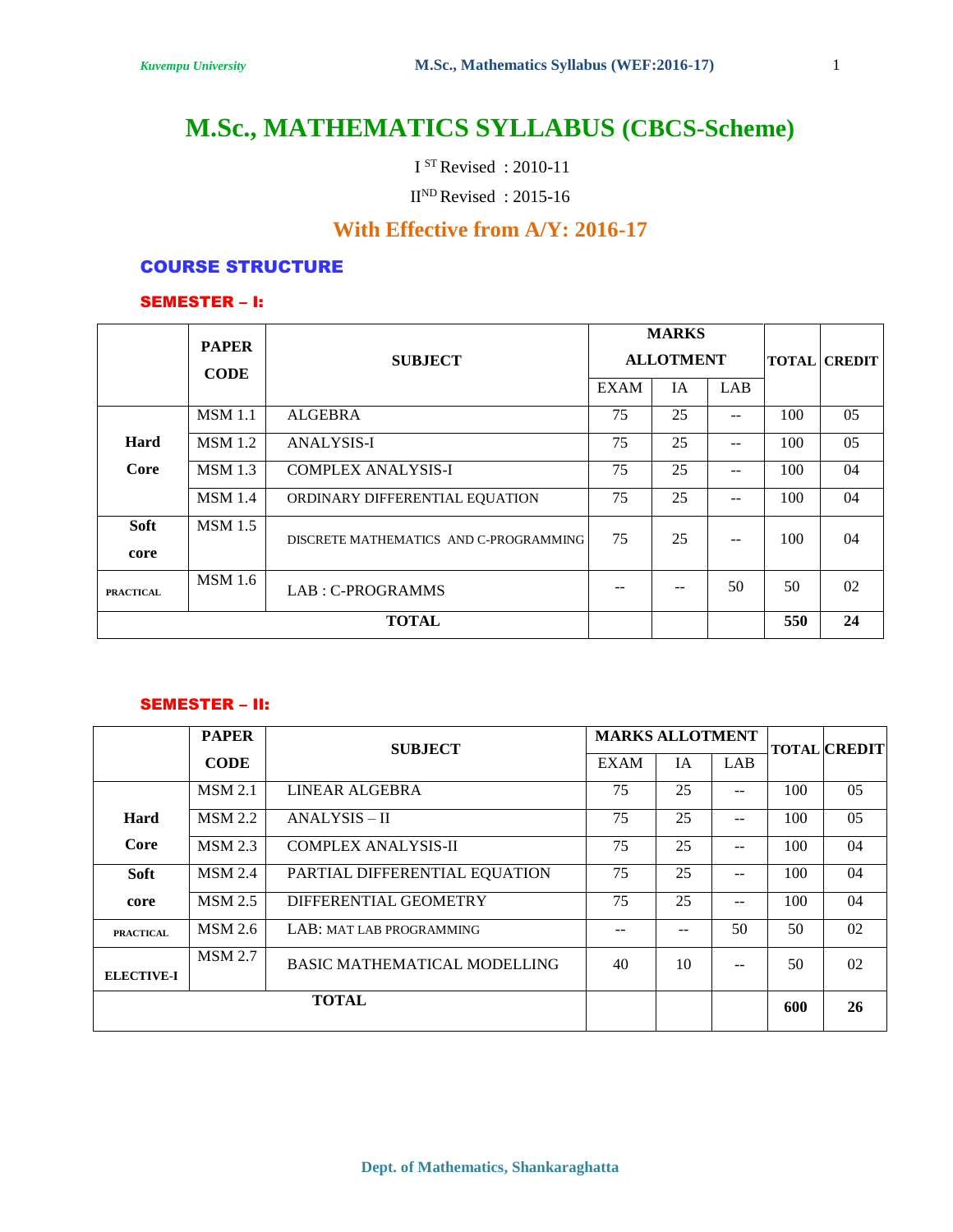#### SEMESTER – III :

|                    | <b>PAPER</b>                             |                                |             | <b>MARKS</b>     |            |     | <b>TOTAL CREDIT</b> |
|--------------------|------------------------------------------|--------------------------------|-------------|------------------|------------|-----|---------------------|
|                    | <b>CODE</b>                              | <b>SUBJECT</b>                 |             | <b>ALLOTMENT</b> |            |     |                     |
|                    |                                          |                                | <b>EXAM</b> | IA               | <b>LAB</b> |     |                     |
|                    | <b>MSM 3.1</b>                           | MEASURE THEORY AND INTIGRATION | 75          | 25               | $- -$      | 100 | 05                  |
| Hard               | <b>MSM 3.2</b>                           | TOPOLOGY-I                     | 75          | 25               | $- -$      | 100 | 05                  |
| Core               | <b>MSM 3.3</b>                           | NUMERICAL ANALYSIS-I           | 75          | 25               | $- -$      | 100 | 04                  |
| Soft               | <b>MSM 3.4</b>                           | <b>RIEMANNIAN GEOMETRY</b>     | 75          | 25               | $- -$      | 100 | 04                  |
| core               | <b>MSM 3.5</b>                           | <b>FLUID MECHANICS</b>         | 75          | 25               | $-$        | 100 | 04                  |
| <b>PRACTICAL</b>   | <b>MSM</b> 3.6                           | <b>LAB-NUMERICAL METHODS</b>   |             | --               | 50         | 50  | 02                  |
| <b>ELECTIVE-II</b> | <b>MSM 3.7</b><br>STATISTICAL TECHNIQUES |                                | 40          | 10               | $- -$      | 50  | 02                  |
|                    |                                          | <b>TOTAL</b>                   |             |                  |            | 600 | 26                  |

#### SEMESTER – IV :

|                                        |                                                    | <b>MARKS</b>                 |                  |              |            |                     |    |
|----------------------------------------|----------------------------------------------------|------------------------------|------------------|--------------|------------|---------------------|----|
|                                        | <b>PAPER</b>                                       | <b>SUBJECT</b>               | <b>ALLOTMENT</b> |              |            | <b>TOTAL CREDIT</b> |    |
|                                        | <b>CODE</b>                                        |                              | <b>EXAM</b>      | IA           | <b>LAB</b> |                     |    |
| Hard                                   | <b>MSM 4.1</b>                                     | <b>FUNCTIONAL ANALYSIS</b>   | 75               | 25           | $- -$      | 100                 | 04 |
| Core                                   | <b>MSM 4.2</b>                                     | TOPOLOGY-II                  | 75               | 25           | $- -$      | 100                 | 04 |
|                                        | <b>MSM 4.3</b><br>NUMERICAL ANALYSIS-II            |                              | 75               | 25           | --         | 100                 | 03 |
| <b>MSM4.4</b>                          |                                                    | <b>OPERATIONS RESEARCH</b>   | 75               | 25           | --         | 100                 | 03 |
|                                        | <b>MSM 4.5A</b><br>FINSLER GEOMETRY AND RELATIVITY |                              | 75               | 25           | --         | 100                 | 03 |
| <b>Soft</b>                            | MSM 4.5B                                           | <b>CONTACT GEOMETRY</b>      |                  |              |            |                     |    |
| Core                                   | <b>MAGNETOHYDRODYNAMICS</b><br><b>MSM 4.5C</b>     |                              |                  |              |            |                     |    |
| <b>GRAPH THEORY</b><br><b>MSM 4.5D</b> |                                                    |                              |                  |              |            |                     |    |
|                                        | (Any one)                                          |                              |                  |              |            |                     |    |
| <b>PRACTICAL</b>                       | <b>MSM</b> 4.6                                     | <b>LAB-NUMERICAL METHODS</b> |                  |              | 50         | 50                  | 02 |
|                                        | <b>MSM 4.7</b>                                     | PROJECT WORK                 | 75               | 25<br>(viva) | $- -$      | 100                 | 04 |
| <b>TOTAL</b>                           |                                                    |                              |                  |              |            | 650                 | 23 |

| Sl.No | <b>Semester</b>          | <b>Total Marks</b> | <b>Credits</b> |
|-------|--------------------------|--------------------|----------------|
|       | 1 <sup>st</sup> Semester | 550                |                |
|       | $IInd$ Semester          | 600                |                |
|       | $IIIrd$ Semester         | 600                |                |
|       | $1Vth$ Semester          | 650                |                |
|       | <b>GRAND TOTAL</b>       | 2400               | 99             |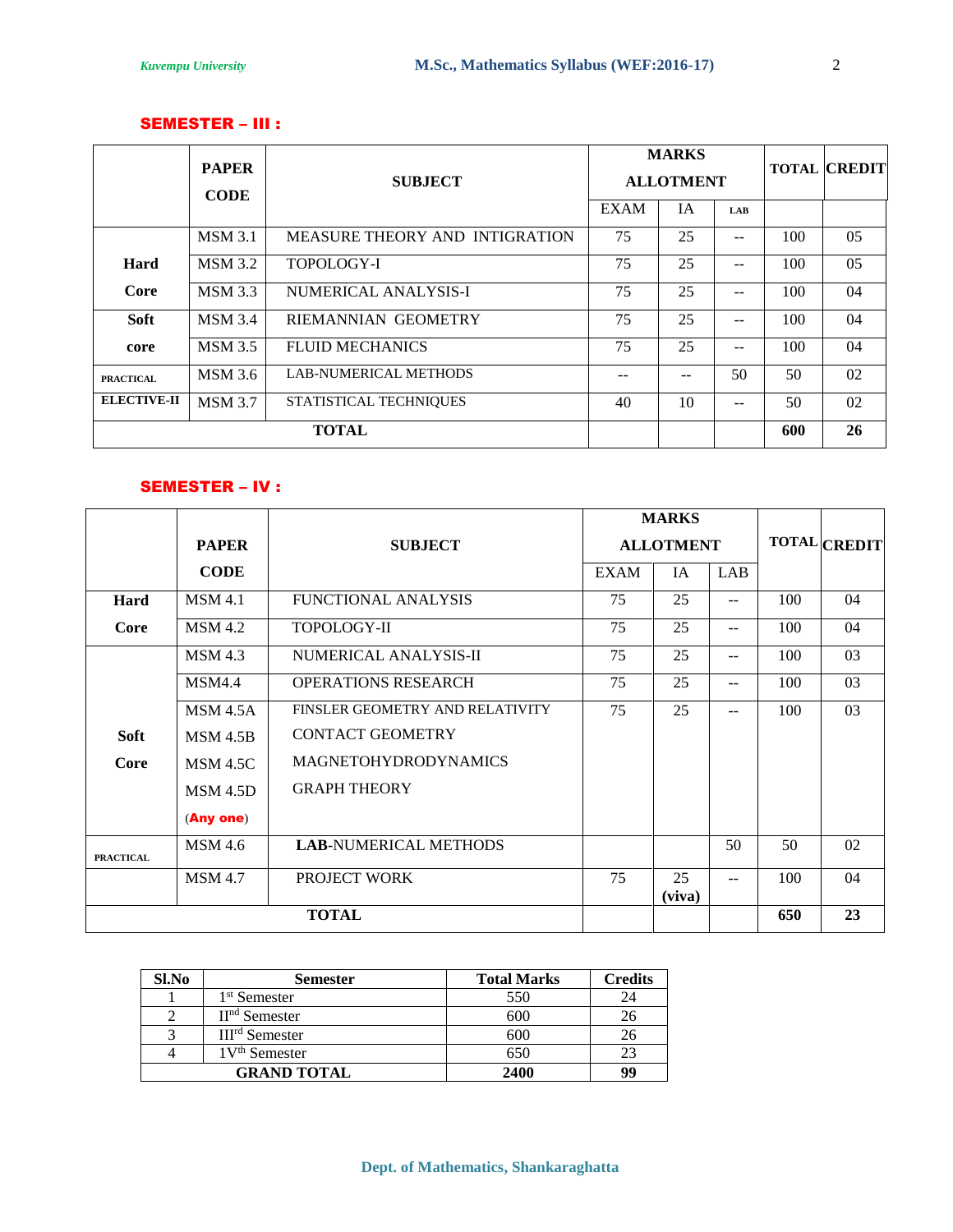# SYLLABUS (CBCS-Scheme)

# (Revised on 2015-16) **M.Sc., MATHEMATICS WITH EFFECT FROM A/Y: 2016-17**

### **FIRST SEMESTER**

#### Paper-MSM 1.1: ALGEBRA (Max marks: 100=75+25. Credits: 05)

- **UNIT-1: Groups:** Definition and examples of groups, Subgroups, abelian groups, cyclic groups, Lagrange's theorem, normal subgroups and quotient groups, homomorphism, isomorphism, Cauchy's theorem for abelian groups, application of Cauchy's theorem, automorphism, inner and outer automorphism.
- **UNIT-2: Permutation Groups:** Examples, orbit, cycle, transposition, alternating groups, Cayley's Theorem, Conjugate class, class equation, Cauchy theorem for finite groups,
- **UNIT-3: Sylow's Theorem and Problems:** solvable groups, direct products, Fundamental theorem on finite abelian groups.
- **UNIT-4: Rings:** Definition and examples of Rings, Integral domain, Field, Characteristic of a Ring, Homomorphism, Kernal, isomorphism, ideals and quotient rings, maximal ideal, prime ideal, principal ideal ring.
- **UNIT-5: Euclidean Ring:** Definition and examples, greatest common divisor, prime and irreducible elements, unique factorization domain, unique factorization theorem.
- **UNIT-6: Polynomial Rings:** Division Algorithm, irreducible polynomial, primitive polynomial, Gauss Lemma, Eisenstein criterion, polynomial ring over commutative rings.
- **UNIT-7: Extention Fields:** Definition and example, algebraic extension, transitivity of algebraic extension, roots of polynomial, Remainder Theorem, Factor theorem.
- **UNIT-8: Splitting Fields:** Degree of Splitting fields, Normal extension, criterion for polynomial to have a multiple root in any extension field, characteristic of a ring, separable element, perfect fields.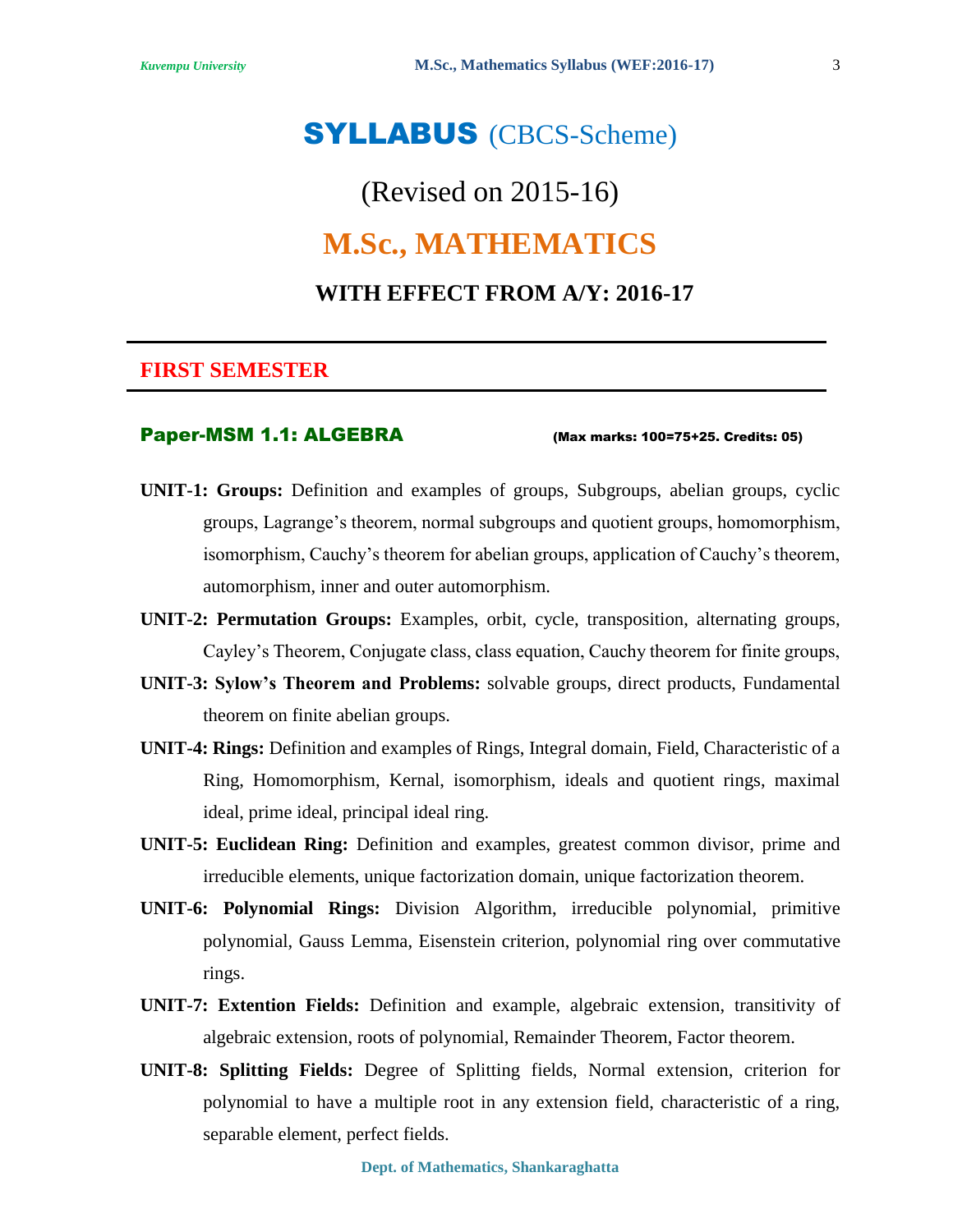#### References:

| 1. Topics in Algebra: ISBN-9971-512-53-X | : I.N. Herstein |
|------------------------------------------|-----------------|
| 2. A First course in Abstract Algebra    | : J.B.Fraleigh  |
| 3. Algebra                               | : Michael Artin |

#### Paper-MSM 1.2: ANALYSIS-I (Max marks: 100=75+25. Credits: 05)

- **UNIT-1: Real Number System**: Ordered sets, Fields, Real field, Extended real number system, Euclidean spaces.
- **UNIT-2: Basics of Set theory:** Ordered pairs, Relation and functions, one-to-one correspondence, equivalent sets, cardinal number, finite and infinite sets, Countable and uncountable sets with examples.
- **UNIT-3: Basic Topology**: Metric spaces, Open sets, Closed sets, Compact sets, Perfect sets, Connected sets.
- **UNIT-4: Numerical Sequence and Series:** Convergent sequences, subsequences, Cauchy sequences, some special sequences, Series, Series of non-negative series, summation by parts, absolute convergence, addition and multiplication of series, Rearrangement.
- **UNIT-5: Continuity**: Limits of function, Continuous function, Continuity and Compactness, Continuity and Connectedness, Discontinuity, Monotonic functions, Infinite limits and limits at infinity.
- **UNIT-6: Differentiation**: The derivative of a real function, Mean value theorems, The continuity of derivatives, Derivatives of higher order, Taylor's theorem, Differentiation of vector valued functions.

| 1. Principles of Mathematics Analysis: ISBN-0-07-085613-3 | : Walter Rudin    |
|-----------------------------------------------------------|-------------------|
| 2. Methods of Real Analysis                               | $:$ R.R. Goldberg |
| 3. Mathematical Analysis                                  | : T.M.Apostal     |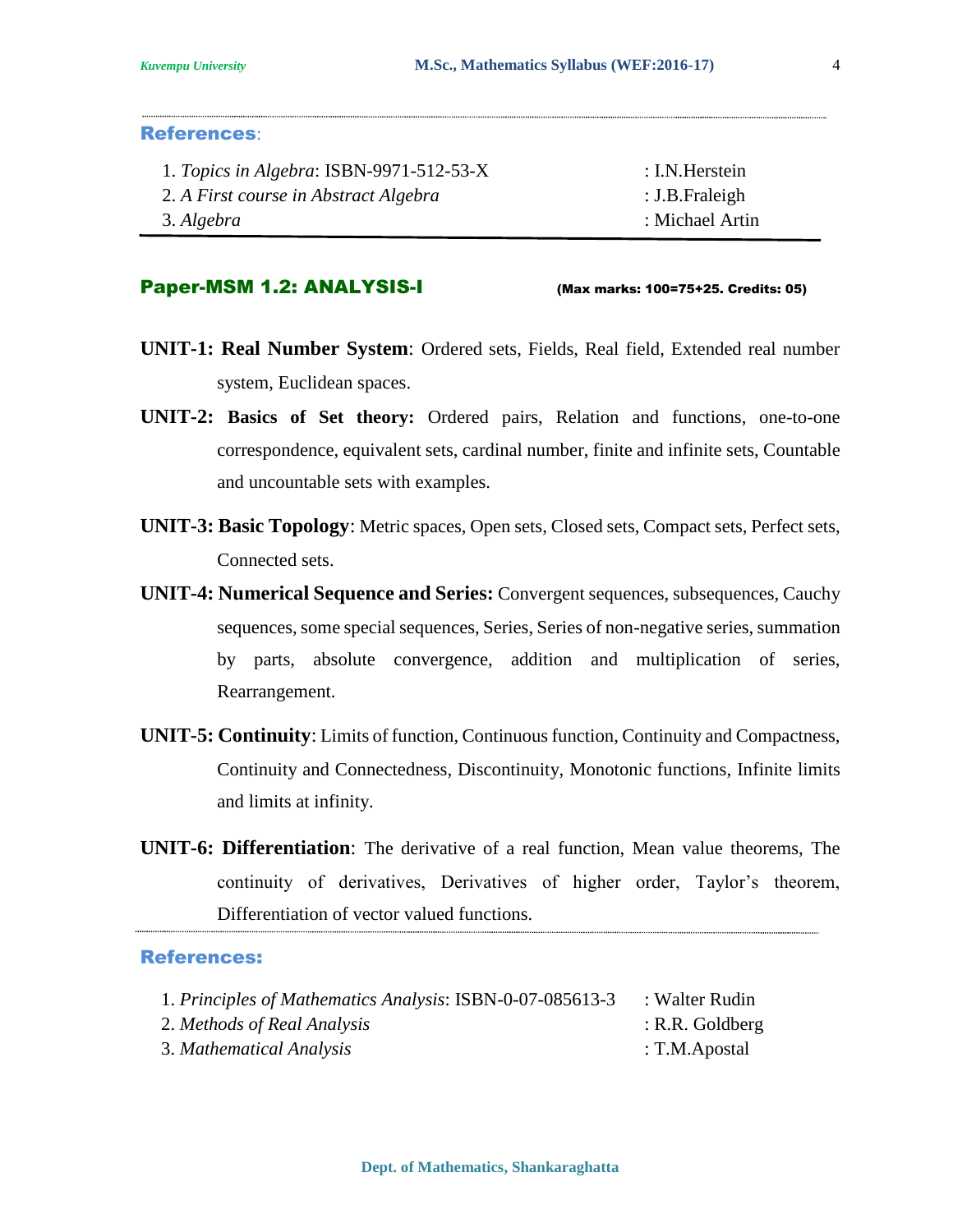#### Paper-MSM 1.3: COMPLEX ANALYSIS-I (Max marks: 100=75+25. Credits: 04)

- **UNIT-1: Introduction to Complex Numbers:** Definition of complex numbers, arithmetic operations, square roots, conjugation, absolute value, Cauchy' inequality, geometry of complex numbers, stereographic projection.
- **UNIT-2: Analytic Functions**: Limits, continuity and differentiability of complex valued functions, Cauchy-Riemann equations, Laplace equation, harmonic functions, polynomials, Lucas's theorem.
- **UNIT-3: Power Series:** Sequence and series-review, uniform convergence, radius of convergence, power series as an analytic function, Abel's limit theorem.
- **UNIT-4: Conformal Mappings:** Arcs and closed curves, analytic functions in regions, principle of conformal mapping, length and area.
- **UNIT-5: Mobius Transformation:** Matrix interpretation and group structure, fixed points, cross ratio and its invariance property, principle of symmetry.
- **UNIT-6: Complex Integration:** Line integral, rectifiable arcs, line integrals as functions of arcs, Cauchy's theorem of rectangle, Cauchy-Goursat theorem, Cauchy's theorem in a disk.
- **UNIT-7: Cauchy's Integral Formula:** Index of a point with respect to a closed curve, the integral formula, representation formula.
- **UNIT-8: Higher Derivatives:** Morera's theorem, Liouville's theorem, fundamental theorem of algebra, Cauchy's estimate.

- 1. *Complex Analysis* :ISBN-0-07-000657-1 : L.V. Ahlfors
- 2. *Functions of One Complex Variable* : John B.Conway
- 
- 4. *Complex Analysis* : Serge Lang
- 5. *Foundation of Complex Variables* : Ponnuswamy
- 
- 
- 
- 3. *Complex Analysis* :T.O.Moore &E.H.Hadlock
	-
	-
- 6. *Complex Analysis* : I. Steward & D. Tall .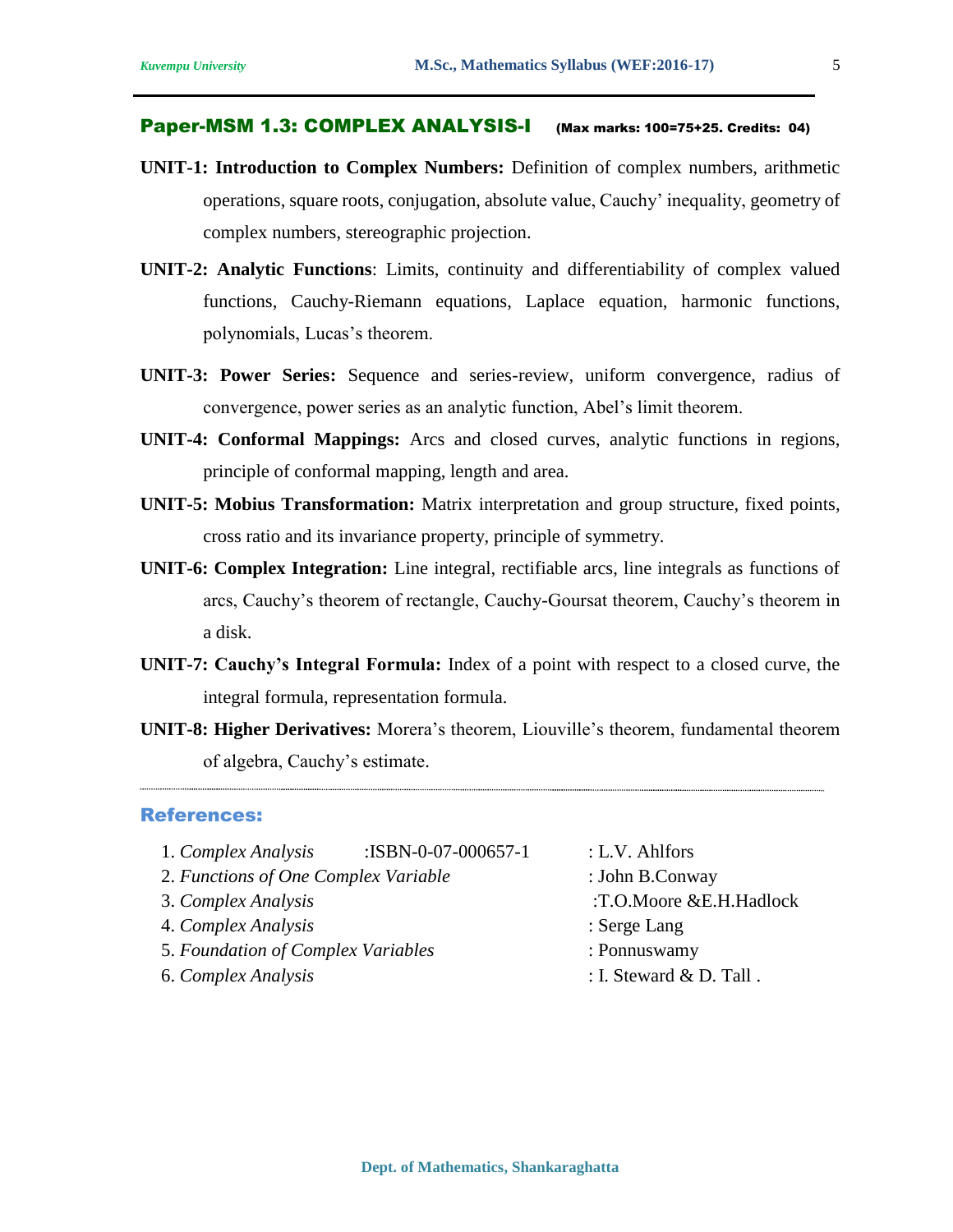Paper-MSM 1.4: ORDINARY DIFFERENTIAL EQUATIONS

(Max marks: 100=75+25. Credits: 04)

- **UNIT-1: First Order Linear Differential Equations:** Introduction, first order linear differential equations, separable equations, exact equations, Bernoulli's equation and method of substitutions.
- **UNIT-2: Higher Order Linear Differential Equations**: Homogeneous equations and general solutions; Initial value problems; existence and uniqueness of solutions, linear dependence and independence of solutions, Solutions of nonhomogeneous equations by Method of Variation of parameters, Method of Undetermined Coefficients. Homogeneous equation of order n, initial value problems, Non-homogeneous equations. Linear equations with variable coefficients, reduction of order of the equation.
- **UNIT-3: Oscillations of Second Order Equations:** Introduction, Oscillatory and non-Oscillatory differential equations and some theorems on it. Boundary value problems; Sturm Liouville theory; Green's function.
- **UNIT-4: Solution in Terms of Power Series:** -Solution near an ordinary point and a regular singular point–Frobenius method–Legendre, Bessel's andHypergeometric equations and their polynomial solutions, Rodregue's relation, generating functions, orthogonal properties, and recurrence relations.
- **UNIT-5: Successive Approximations Theory:** Introduction, solution by successive approximations, Lipschitz condition, Convergence of successive approximations, Existence and Uniqueness theorem (Picard's theorem),
- **UNIT-6: System of First Order Equations:** First order systems, Linear system of homogeneous and non-homogeneous equations (matrix method) Non-linear equations-Autonomous systems-Phase plane-Critical points–stability-Liapunov direct method-Bifurcation of plane autonomous systems.

#### References:

- 1. *An Introduction to Ordinary Differential Equations* : Eurl A. Coddington
- 2. *Differential Equations with Applications and Historical Notes*

:Simmons, G.F.

3. *Theory of ordinary differential equations* :M.S.P.Eastham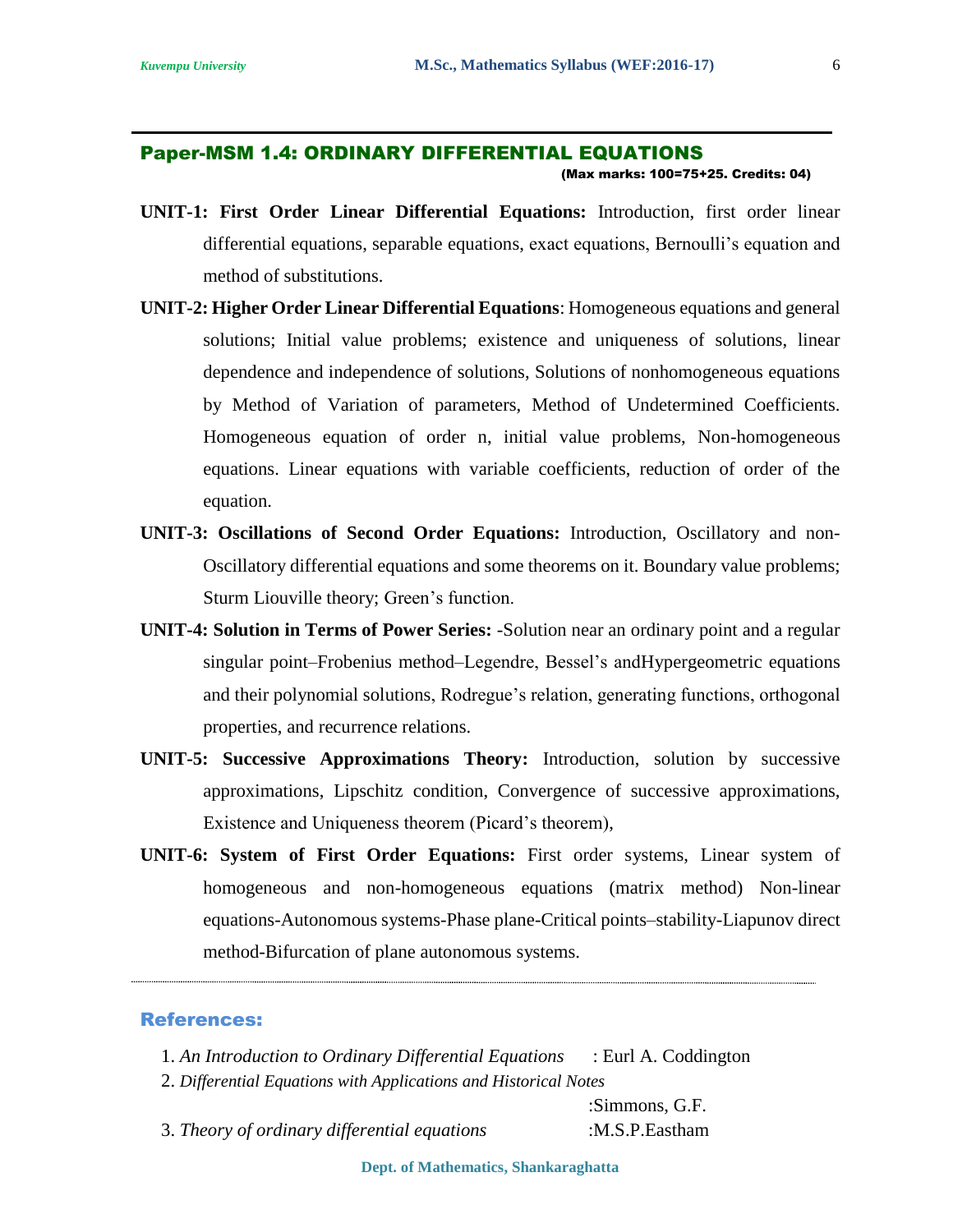#### Paper-MSM 1.5: DISCRETE MATHEMATICS AND C-PROGRAMMING (Max marks: 100=75+25. Credits: 04)

- **UNIT-1: Lattice Theory:** Partially ordered sets, Lattice, Distributive Lattice, Complements, Demorgan's Laws.
- **UNIT-2: Boolean Algebra:** Boolean Lattice, Finite Boolean lattice, Boolean Expression and function, Conjunctive and disjunctive normal forms.
- **UNIT-3: Number theory:** Introduction, Divisibility, Greatest common, prime numbers, The fundamental theorem of Arithmetic, The series of reciprocals of the primes, The Euclidean algorithm, The greatest common divisor of more than two numbers.
- **UNIT-4: Congruence:** Definition and basic properties of congruences, Residue classes and complete residue systems, Linear congruences, Reduced residue systems and the Euler-Fermat theorem.
- **UNIT-5: Introduction to 'C':** Development of C, Features, Constants and Variables, Data types, Operators and Expressions, Library functions.
- **UNIT-6: I/O Statements:**Formatted and Unformatted I/O, scanf(), printf(), getchar() and putchar() functions.
- **UNIT-7: Control Structures:** Conditional and Unconditional, If, For, While and do-while, Switch, Break and Continue, Goto statement.
- **UNIT-8: Arrays and functions:** One and Multi dimensional arrays, Strings and String functions, Definition and declaration of a function, Different types, Calling a function, Passing parameters, Local and Global variables, Recursive functions.

| 1. C Programming                                | :Schaum Series         |
|-------------------------------------------------|------------------------|
| 2. Spirit of $C$                                | :Mullish& Cooper       |
| 3. Let us $C$                                   | :YeswantKanetkar       |
| 4. Introduction to computers and C-programming- | :P.B.Kottor:           |
| 5. General Lattice theory                       | :Birkhauser.           |
| 6. Discrete Mathematics                         | :Purna Chandra Biswal. |
|                                                 |                        |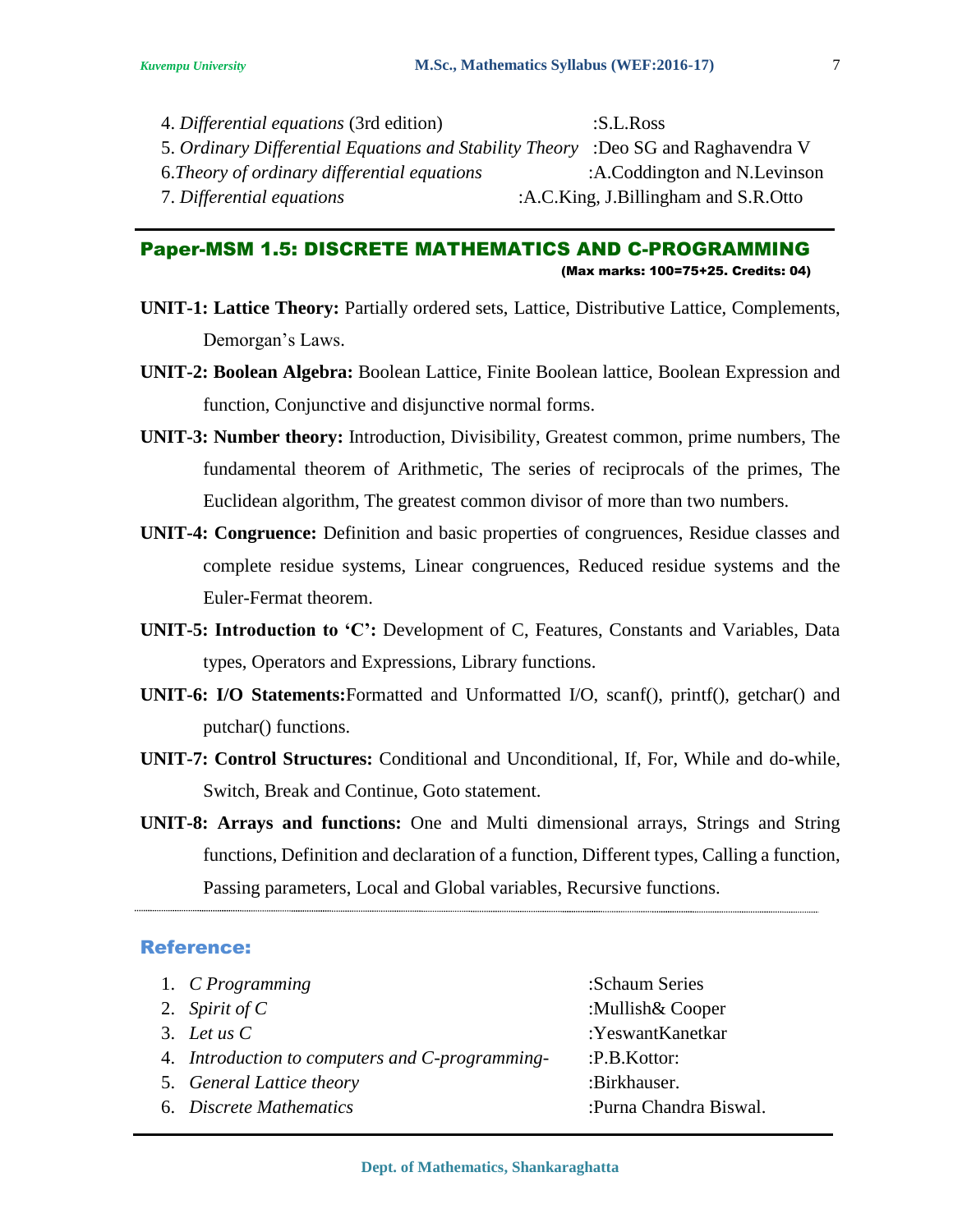#### Paper-MSM 1.6: LAB: C-PROGRAMS (Max marks: 50. Credits :02)

#### **List of programs:**

- 1. Program to accept three integers and print the largest among them.
- 2. Program to check whether the integer is even or odd and also positive or negative.
- 3. Program to find roots of quadratic equation.
- 4. Program to perform arithmetic operations using switch case.
- 5. Program to convert binary number to decimal number and decimal number to binary number.
- 6. Program to calculate factorial of a number.
- 7. Program to print Fibonacci numbers.
- 8. Program to search an element in the array.
- 9. Program to arrange a set of given integers in an ascending order and print them.
- 10. Program to find sum and differences of two matrices.
- 11. Program to find the Transpose, Trace and Norm of a matrix.
- 12. Program to find the product of two matrices.
- 13. Program to find row sum and column sum of a matrix.
- 14. Program to generate prime number between two give number.
- 15. Program to find the Armstrong Number between two given number.
- 16. Program to test whether the number is Palindrome or not.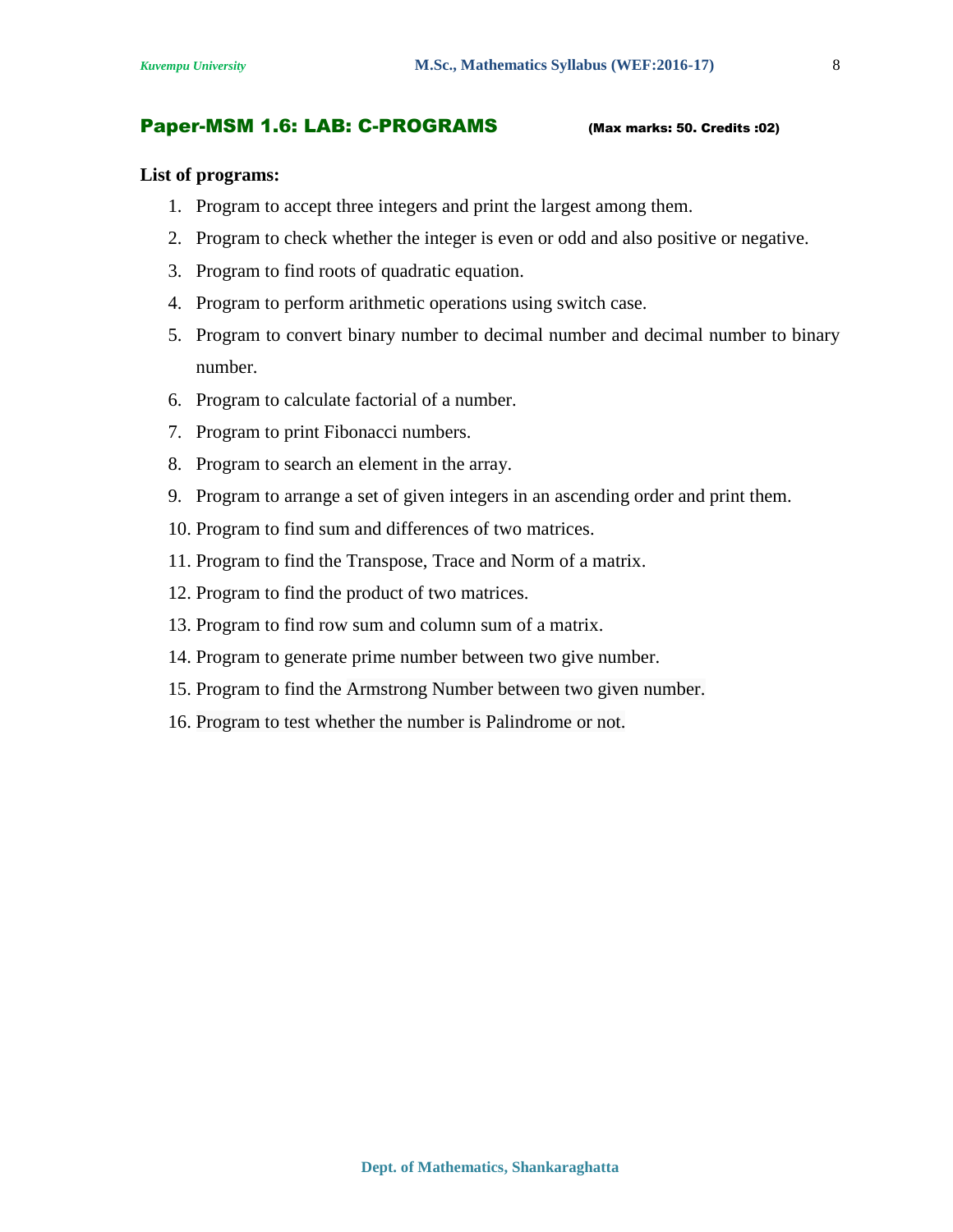### **SECOND SEMESTER**

#### Paper-MSM 2.1: LINEAR ALGEBRA (Max marks: 100=75+25. Credits: 05)

- **UNIT-1: Vector spaces:** Definition and example, linear dependence and independence, Basis, dimension, subspaces, homomorphism, isomorphism, Hom(V, W) as a vector space, dual spaces.
- **UNIT-2: Inner Product Spaces:** Annihilator, Schwarz inequality, orthonormal basis, Gram-Schmidt orthogonalization process, orthogonal complement.
- **UNIT-3: Linear Transformations:** The algebra of Linear Transformation, singular and non singular transformations, characteristic polynomials, minimal polynomials, Rank and Nullity, Eigen values and eigen vectors.
- **UNIT-4: Matrix of Linear Transformation:** Examples, matrix of change of basis, similar matrices.
- **UNIT-5: Canonical Forms**: Similar transformations, Invariant subspaces, Triangular forms, Nilpotent Transformations, Jordan form, Trace and Transpose, Determinants.
- **UNIT-6: Hermitian adjoint**: Hermitian transformations, Unitary and Normal Transformations, Real quadratic forms**:** Sylvester's law of Inertia, rank and signature.

| 1. Topics in Algebra: ISBN-9971-512-53-X                | : I.N. Herstein                         |
|---------------------------------------------------------|-----------------------------------------|
| 2. Linear Algebra with Applications                     | : Otto Bretscher.                       |
| 3. Linear Algebra                                       | : Surject Sing                          |
| 4. Finite Dimensional Vector Space<br>5. Linear Algebra | $:$ P.R. Halmos.<br>: Hoffman and Kunze |

- 
- 
- 
-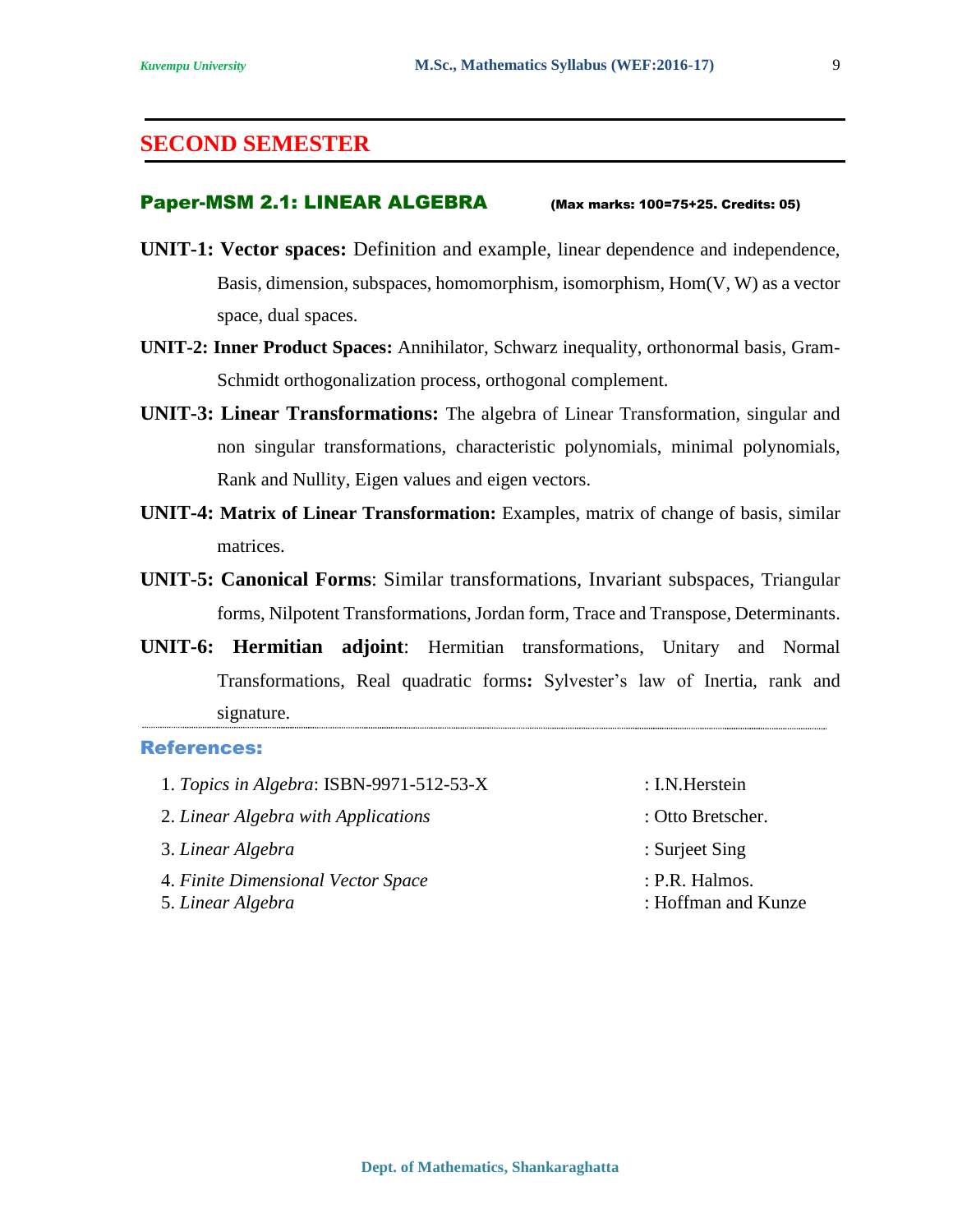#### Paper-MSM 2.2: ANALYSIS-II (Max marks: 100=75+25. Credits: 05)

- **UNIT-1: The Riemann–Steiltje's Integral**: Definition and existence of the integral, Properties of the integral, Integration and Differentiation.
- **UNIT-2: Sequences and Series of Functions:** Pointwise and uniform convergence, Uniform convergence& continuity, Uniform convergence & integration, Uniform convergence & differentiation,
- **UNIT-3: Equicontinuous Families of Functions**: Pointwise and uniformly bounded, equicontinuous family of functions, The Stone-Weierstrass theorem.
- **UNIT-4: Special Functions**: Power series, the exponential and Logarithmic functions, the trigonometric functions.
- **UNIT-5: Functions of Several Variables**: Linear transformations, invertible linear operators, matrix representation, Differentiation, partial derivatives, gradients, directional derivative, continuously differentiable functions, The contraction principle.
- **UNIT-6: The Inverse and Implicit Function Theorem:** The Inverse function theorem, Implicit function theorem with examples, Jacobians, Derivatives of Higher order and differentiation of integrals.

- 1. *Principles of Mathematical Analysis* : W. Rudin 2. *Real Analysis* : ISBN-978-81-203-4280-4 : H.L. Royden 3. *Mathematical Analysis* : T.M. Apostal 4. *Real Functions* : C. Goffman
- 5. *Measure and Integration* : G. De barra
- 6. *Calculus of variations* : I.M. Geifand & S.V. Famin.
- 
- 
- 
- 
- -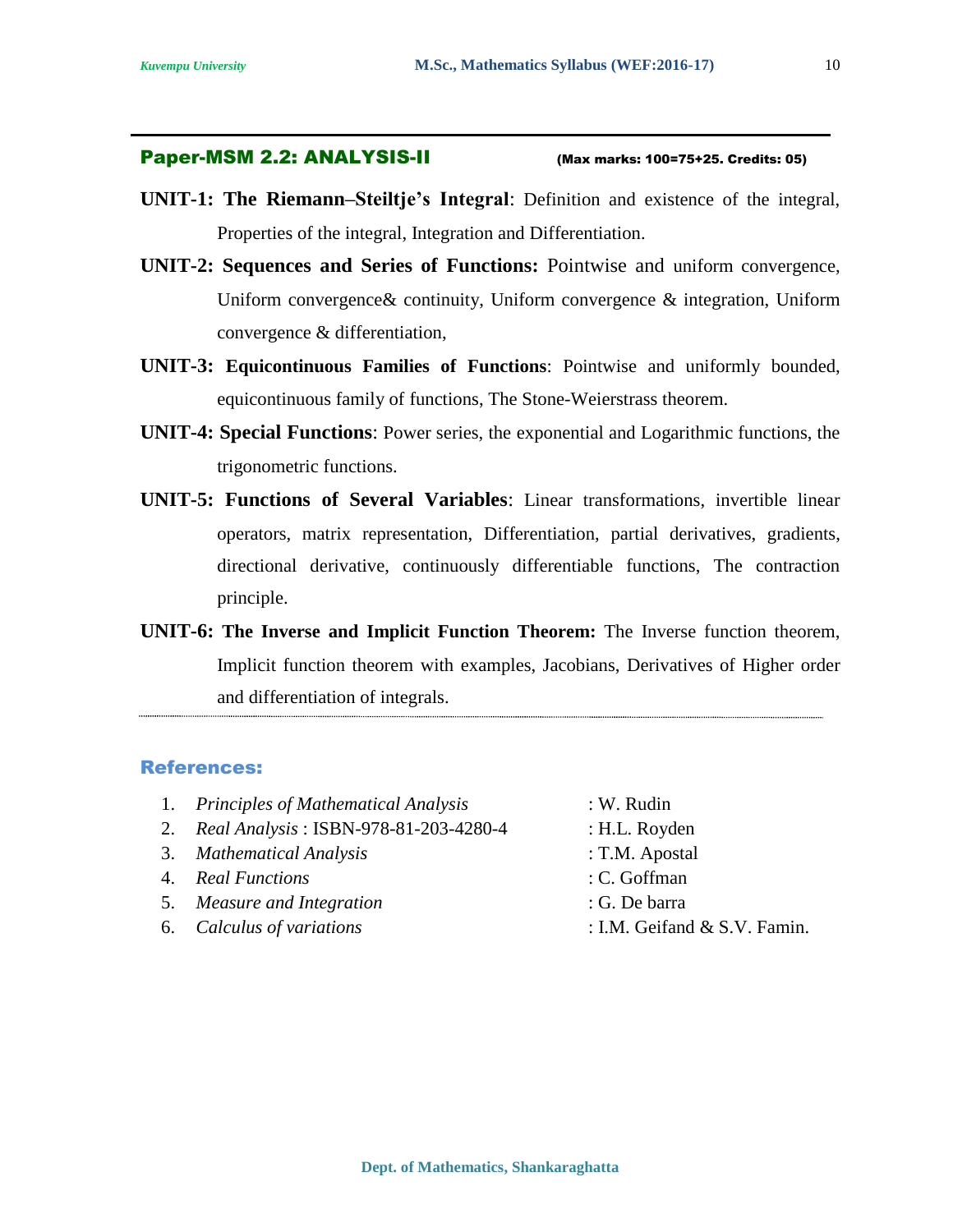#### Paper-MSM 2.3: COMPLEX ANALYSIS-II (Max marks: 100=75+25. Credits: 04)

- **UNIT-1: Local Properties of Analytic Functions:** Isolated and non-isolated singularities, removable singularities, Taylors's theorem, zeros and poles, meromorphic functions, zeros and poles of order 'h', essential singularity, Weierstrass theorem.
- **UNIT-2: Maximum Modules Principle:** The maximum principle, Schwarz lemma, Some applications of Schwarz's lemma, Hadamard's three circles theorem.
- **UNIT-3: The General Form of Cauchy's Theorem**: Chains and cycles, general statement of Cauchy's theorem, locally exact differentials, multiply connected regions.
- **UNIT-4: Calculus of Residues:** Residue at a finite point, residue at the point at infinity, The Residue theorem, The argument principle, Rouche's theorem. Evaluation of the integrals of the type,  $\int_{\alpha}^{2\pi+\alpha} R(cos\theta, sin\theta) d\theta$ ,  $\int_{\alpha}^{2\pi+\alpha} R(cos\theta, sin\theta) d\theta$ ,  $\int_{-\infty}^{\infty} f(x) dx$ ,  $\int_{-\infty}^{\infty} g(x)$  $\int_{-\infty}^{\infty} g(x) \cos{mx} dx$ , Cauchy principal value.
- **UNIT-5: Harmonic Functions:** Laplace's equation, The Mean value property, maximum principle for Harmonic functions, Poisson's formula, Schwarz's formula, Schwarz's theorem, The reflection principle.
- **UNIT-6: Power Series Expansion:** Weierstrass's theorem, Hurwitz theorem, the Taylor series, the Laurent series.
- **UNIT-7: Partial Fractions and Factorization:** Partial fractions, infinite products, the gamma function, Stirling's formula.

**UNIT-8: Entire Functions:** Jensen's formula, Poisson-Jensen formula, Hadamard's theorem.

- 1. *Complex Analysis*: ISBN-0-07-000657-1 : L.V. Ahlfors
- 2. *Functions of One Complex Variable* : John B.Conway
- 
- 4. *Complex Analysis* : Serge Lang
- 5. *Foundation of Complex Variables* : S Ponnuswamy
- 
- 
- 
- 3. *Complex Analysis* : T.O. Moore & E.H. Hadlock
	-
	-
- 6. *Complex Analysis* : I. Steward & D. Tall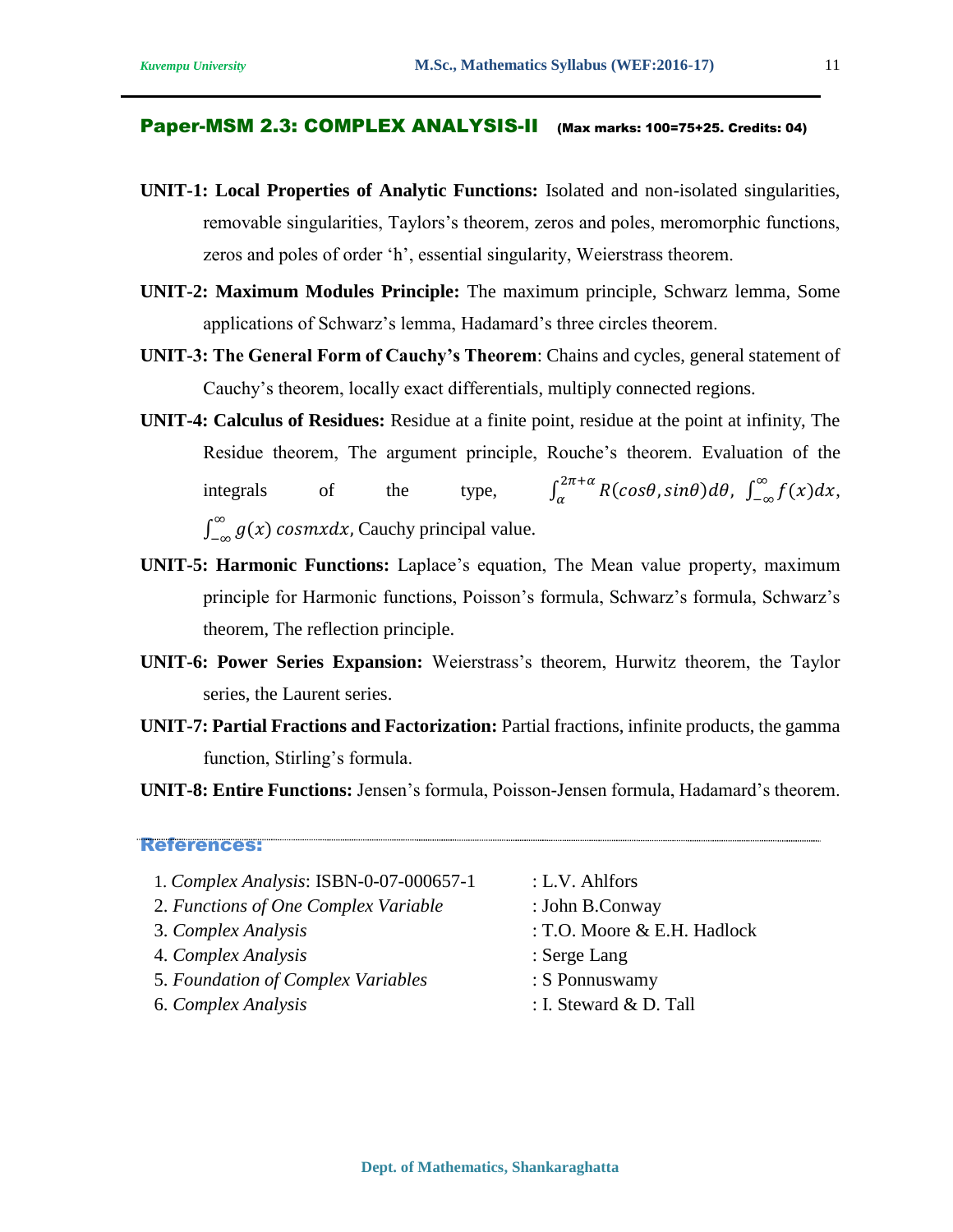#### Paper-MSM 2.4: PARTIAL DIFFERENTIAL EQUATIONS (Max marks: 100=75+25. Credits: 04)

- **UNIT-1: First Order Partial Differential Equations**: Introduction, Construction of Firstorder Partial Differential Equations, Solutions of First Order Partial Differential Equations, Solutions Using Charpit's Method, Method of Cauchy Characteristics, Method of Separation of Variables
- **UNIT-2: Second Order Partial Differential Equations:** Introduction, Origin of Second Order Equations, Equations with Variable Coefficients, Canonical Forms.
- **UNIT-3: Parabolic Equations:** Introduction, Solutions by Separation of Variables, Solutions by Eigenfunction Expansion Method, Solutions by Laplace Transform Method, Solutions by Fourier Transforms Method, Duhamel's Principle, Higher Dimensional Equations, Solutions to parabolic equations in cylindrical and spherical coordinate systems.
- **UNIT-4: Hyperbolic Equations:** Introduction, Method of Characteristics (D'Alembert Solution), Solutions by Separation of Variables, Solutions by Eigenfunctions Expansion Method, Solutions by Laplace Transform Method, Solutions by Fourier Transform Method, Duhamel's Principle, Solutions to Higher Dimensional Equations, Solutions to hyperbolic equations in cylindrical and spherical coordinate systems.
- **UNIT-5: Elliptic Equations:** Introduction, Solutions by Separation of Variables, Solutions by Eigen functions Expansion Method, Solutions by Fourier Transform Method, Similarity Transformation Method, Solutions to Higher Dimensional Equations, Solutions to ellipticequations in cylindrical and spherical coordinate systems.

#### References:

- 1. *Nonlinear Partial Differential Equations in Engineering* :Ames, W.F.
- 2. *Integral Transforms and Their Applications* :Debnath, L
- 3. *Partial Differential Equations for Scientists and Engineers*

:Stanley J. Farlow

- 4. *Partial Differential Equations of Mathematical Physics* :Tyn Myint-U
- 5. *Elements of Partial Differential Equations* :I.N. Sneddon
- 6. *Linear Partial Differential Equations for Scientists and Engineers*

:Tyn Myint-U and Lokenath Debnath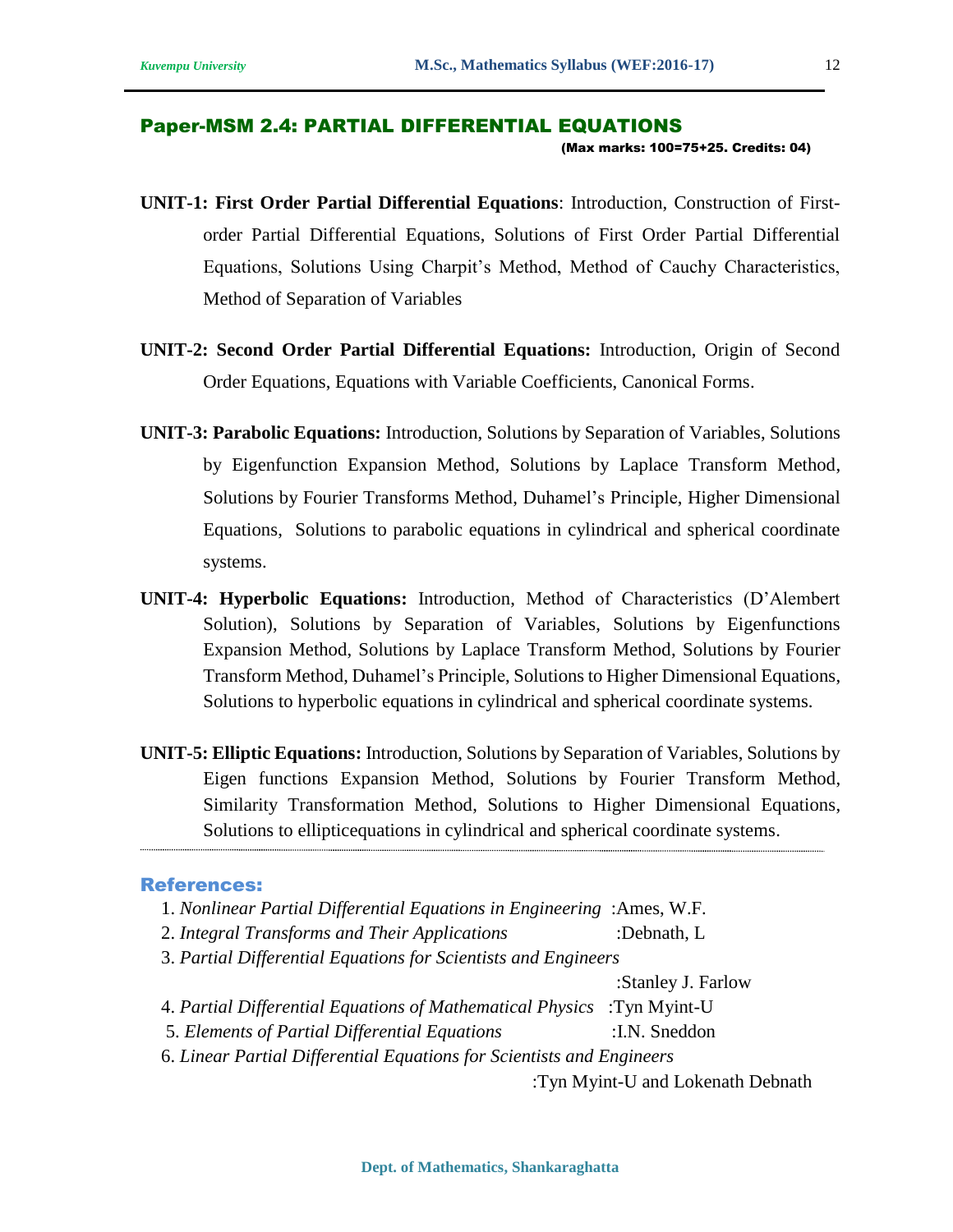#### Paper-MSM 2.5: DIFFERENTIAL GEOMETRY

#### (Max marks: 100=75+25. Credits: 04)

- **UNIT-1: Curves and Surfaces-An Introduction:** What is Curve? Parametrized curve, Level curves, Curvature, Plane curves, Space curves. What is Surface? Smooth surfaces, Examples of Surface.
- **UNIT-2: Calculus on Euclidean Space:** Euclidean space, Tangent Vectors, Vector field, Directional derivatives, Curves in  $\mathbb{R}^3$ .
- **UNIT-3: Differential Forms:** 1-Forms, Differential forms, Mappings on Euclidean spaces, Derivative map, Dot product on  $\mathbb{R}^3$ , Dot product of tangent vectors, Frame at a point.
- **UNIT-4: Surfaces in R<sup>3</sup> :** Calculus on a Surface, Cross product of tangent vectors, Curves in  $R<sup>3</sup>$ , Arc length, Reparametrization, The Frenet formulas, Frenet frame field, Curvature and Torsion of a unit speed curve.
- **UNIT-5: Frame Fields:** Arbitrary speed curves, Frenet formulas for arbitrary speed curve, Covariant derivatives, Frame field on  $\mathbb{R}^3$ , Connection forms of a frame field, Cartan's structural equations.
- **UNIT-6: Calculus on a Surface:** Calculus on a Surface, Co-ordinate patch, Proper patch, Surface in  $\mathbb{R}^3$ , Monge Patch, Patch computations, Parameterization of a cylinder, Differentiable functions and tangent vectors, Tangent of a Surface, Tangent plane, Vector field, Tangent and Normal Vector field on a Surface.
- **UNIT-7: The First and Second Fundamental Form:** First fundamental form, Length of curves on Surfaces, Isometries of Surfaces, Conformal mappings of surfaces. Second fundamental form, The Curvature of curves on a surfaces with examples.
- **UNIT-8: Shape operators:** Definition of Shape Operator, Normal curvature, Gaussian curvature, Computational techniques, Special curves in Surfaces.

| 1. Elementary Differential Geometry               | : Andrew Pressly  |
|---------------------------------------------------|-------------------|
| 2. Elementary Differential Geometry               | : Barret O'Neil.  |
| 3. An introduction to Differential Geometry       | : T.J. Willmore   |
| 4. Differential Geometry – An Integrated approach | : Nirmala Prakash |
| 5. An Introduction to Differential Manifolds      | : Y. Matsushima.  |
|                                                   |                   |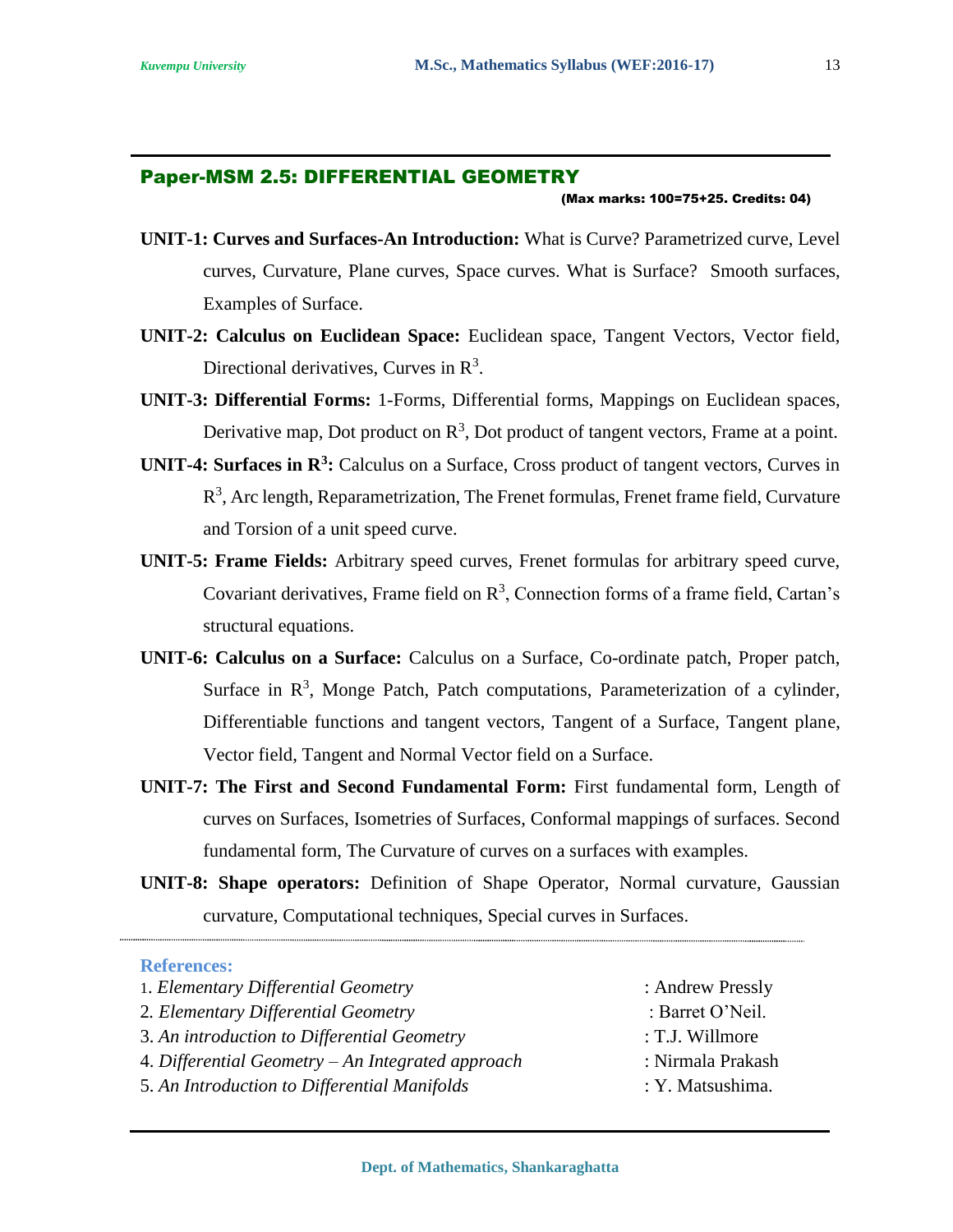#### Paper-MSM 2.6: LAB: MATLAB PROGRAMMING

#### (Max marks: 50. Credits: 02)

#### **List of programs:**

- 1. Program to find solution to system of linear equations by matrix inversion method (check for all conditions on input matrix).
- 2. Program to find solution to system of linear equations by Cramers rule (check for all conditions on input matrix).
- 3. Program to find area of one of the geometric figures (circle, triangle, rectangle and square) using switch statements.
- 4. Program to find the approximate solution of a differential equation with initial condition by Picards method of successive approximation (for e.g.  $\frac{dy}{dx} = x^2 + 2y$ , with  $y(0) = 1$ .
- 5. Program to find the numerical solution of differential equation with initial condition by Euler's method (for e.g.  $\frac{dy}{dx} = \frac{x-y}{x+y}$  $\frac{x-y}{x+y}$ , with  $y(0) = 1$ ).
- 6. Program to find the numerical solution of differential equation with initial condition by Runge-Kutta II order method (for e.g.  $\frac{dy}{dx} = 1 + \frac{2xy}{1+x^2}$  $\frac{2xy}{1+x^2}$ ,  $y(0) = 0$  with  $h = 0.2$ ).
- 7. Program to find the numerical solution of differential equation with initial condition by Runge-Kutta IV order method (for e.g.  $\frac{dy}{dx} = \frac{3x+y}{x+2y}$  $\frac{3x+y}{x+2y}$ ,  $y(1) = 1$  with  $h = 0.2$ ).
- 8. Program to implement Newton Gregory Forward Difference method.
- 9. Program to implement Lagrange interpolation polynomial.
- 10. Program to plot a neat labeled graph of sine and cosine function on the same graph.
- 11. Program to plot a neat labeled graph of functions  $f(x)=x^2$ ,  $g(x)=x^3-1$ , and  $h(x)=e^x$ on the same graph.
- 12. Program to obtain the graph of plane curves cycloid and astroid in separate figure on a single run.
- 13. Program to obtain a neat labeled graph of space curves elliptical helix and circular helix in separate figure on a single run.
- 14. Program to obtain a neat labeled graph of surfaces elliptic paraboloid and hyperbolic paraboloid in separate figure on a single run.
- 15. The following table is a list of countries by gold production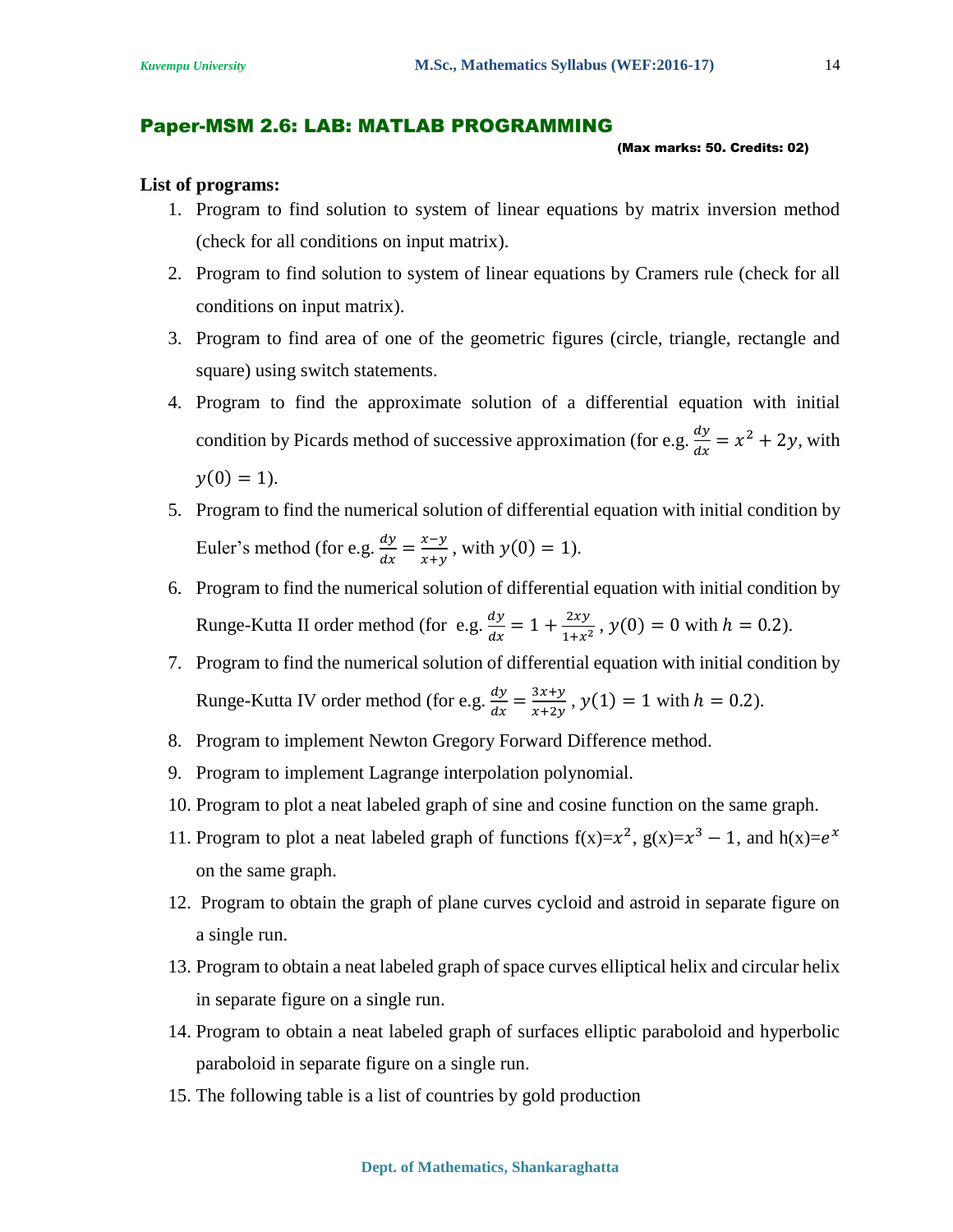| Gold Production  | 280       | 495 | 190            | 150  | 270    | 125    | 750           |
|------------------|-----------|-----|----------------|------|--------|--------|---------------|
| (in metric tons) |           |     |                |      |        |        |               |
| Country          | Australia |     | China   Canada | Peru | Russia | Mexico | <b>Others</b> |

Draw the Bar graph and Pie chart for it.

16. Program to animate the Sine curve.

### Paper-MSM 2.7: Elective: BASIC MATHEMATICAL MODELLING

- (Max marks: 50=40+10. Credits: 02) **Unit-1: Concept of Mathematical Modelling**: Definition, Classification, Characteristics and Limitations.
- **Unit-2:Basic Modelling**: Modeling through geometry, Modelling through algebra, Modelling through trigonometry.
- **Unit-3: Development of Model Equations**: Origin of ODE and PDEs. Special types of differential equations.
- **Unit-4: Modelling Through Graphs:** Koningsberg bridge problem, Models in terms of directed graphs, models in terms of signed graphs, models in terms of weighted digraphs.
- **Unit-5: Linear Programming:** Introduction, linear inequalities and their graphs, statement of the linear programming problem(LPP), classification of solutions, solution by graphical method.

- 1. *Mathematical Modelling* :J.N.Kapur
- 2. *Modelling with Differential Equations* **:**D.N.Burghes
- 3. *Operations Research: S.D. Sharma*
- *4.Graphs and Digraphs :*M. Bejzad,G. Charatrand and L. Leniak-foster.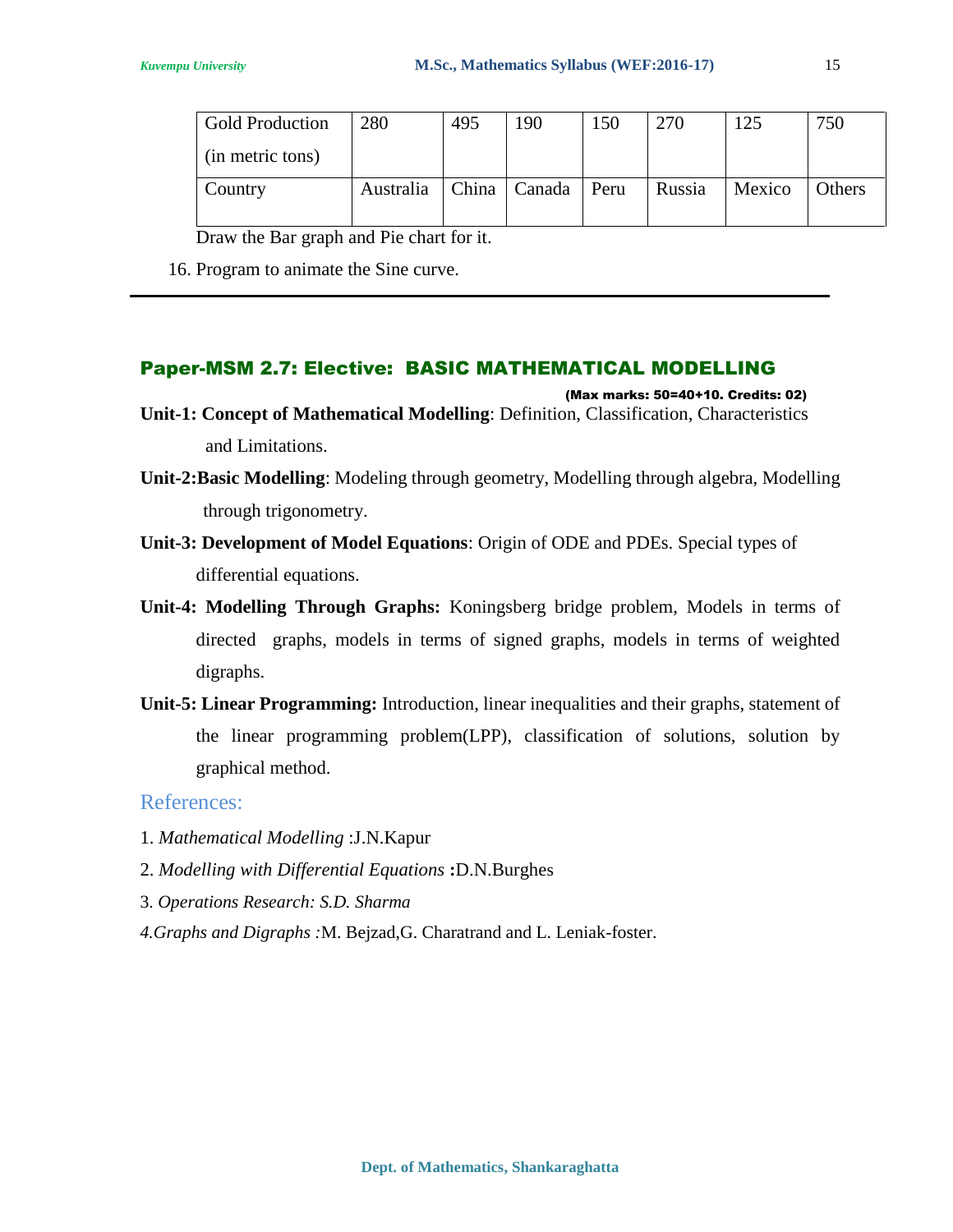### **THIRD SEMESTER**

#### Paper-MSM 3.1: Measure Theory and Integration

#### (Max marks:100=75+25. Credits :05 )

- **UNIT-1: Lebesgue Measure:** Introduction, Outer measure, measurable sets and Lebesgue measure, translation invariant, algebra of measurable sets, countable subadditivity, countable additively and continuity of measure, Borel sets, a non- measurable set.
- **UNIT-2: Measurable Function:** Examples: Characteristic function, constant function and continuous function, Sums, products and compositions, Sequential point wise limits, Simple functions, Littlewood's three principles,
- **UNIT-3: Lebesgue Integral of Bounded Functions:** The Riemann integral, integral of simple functions, integral of bounded functions over a set of finite measure, bounded convergence theorem.
- **UNIT-4: The General Lebesgue Integral:** Lebesgue integral of measurable nonnegative functions, Fatou's lemma, Monotone convergence theorem, the general Lebesgue integral, integrable functions, linearity and monotonicity of integration, additivity over the domains of integration. Lebesgue dominated convergence theorem.
- **UNIT-5: Differentiation and Integration:** Differentiation of monotone functions, Vitali covering lemma, Dini derivatives, Lebesgue differentiation theorem, functions of bounded variation, Jordan's theorem, differentiation of an integral, indefinite integral, absolute continuity.
- **UNIT-6: The**  $L^P$  **Spaces:**  $L^p$  spaces, the Holder and Minkowski inequalities, convergence and completeness, bounded linear functions on the  $L^p$  spaces.

- 1. *Real Analysis:* ISBN-978-81-203-4280-4 : H.L.Royden
- 2. *Measure Theory & Integration* : De Barra
- 3. *Measure Theory* : P.R. Halmos
-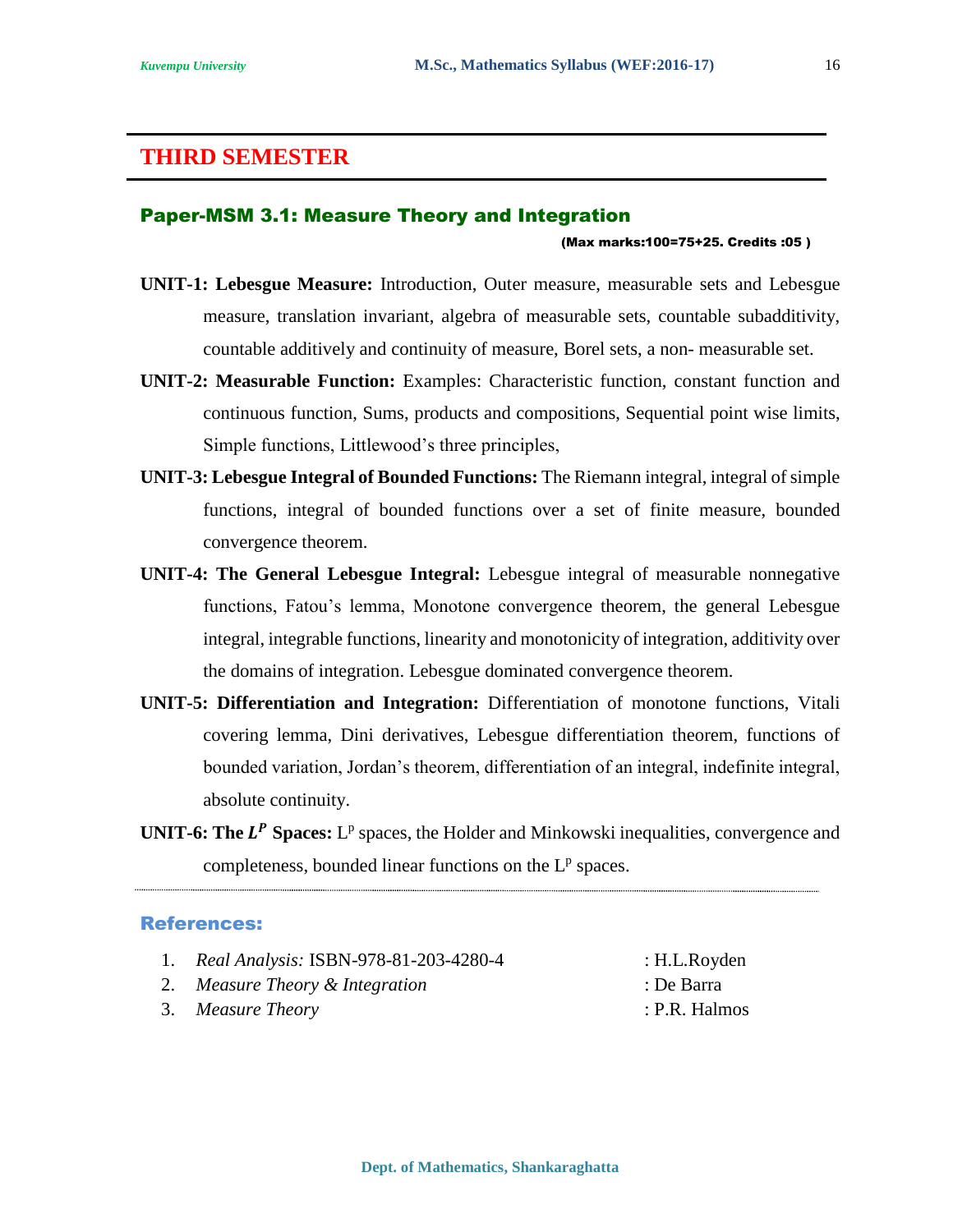#### Paper-MSM 3.2: TOPOLOGY-I (Max marks: 100=75+25. Credits: 05)

- **UNIT-1: Set Theory and Logic:** Revive of Basic concept, Cartesian product, principles of recurrence relations, well order set, maximum principles.
- **UNIT-2: Topological Spaces**: Basic topological spaces, Topological spaces: The definition and examples, Bases for a topology, Open sets and closed sets; Interior closure of a set, Exterior and boundary, Relative or subspace topology; sub bases.
- **UNIT-3: Continuity and convergence:** Hausdorff spaces, continuous function, open and closed maps, Pasting Lemma, convergence, uniform convergence theorem, Homeomorphism, maps into products.
- **UNIT-4: Product topology:** Order topology, product topology, The weak topology and the product topology, The uniform Metric, Quotient space, metric topology, examples for nonmetrizable spaces.
- **UNIT-5: Connectedness:** Connected spaces, path connected spaces; various counter examples, Connected subspaces of Real line, Components and path components; locally connected and locally path connected spaces, totally disconnected spaces.
- **UNIT-6: Compactness**: Converging properties, Lindelof spaces, Basic properties of Lindeloff compact spaces, Compact subspaces of the real line, Extreme value theorem, Uniform continuity theorem, Countable compactness; Sequential compactness, limit point compactness; Bolzano-Weierstrass property, Compactness in metric spaces; Tychnoffs theorem.

#### References:

| 1. A First Course in Topology:        | ISBN-81-203-2046-8 : J.R. Munkres |                  |
|---------------------------------------|-----------------------------------|------------------|
| 2. Topology                           |                                   | : J.Dugundji     |
| 3. General Topology                   |                                   | : S. Willard     |
| 3. Algebraic Topology, A First Course |                                   | : M.J.Greenberg. |

17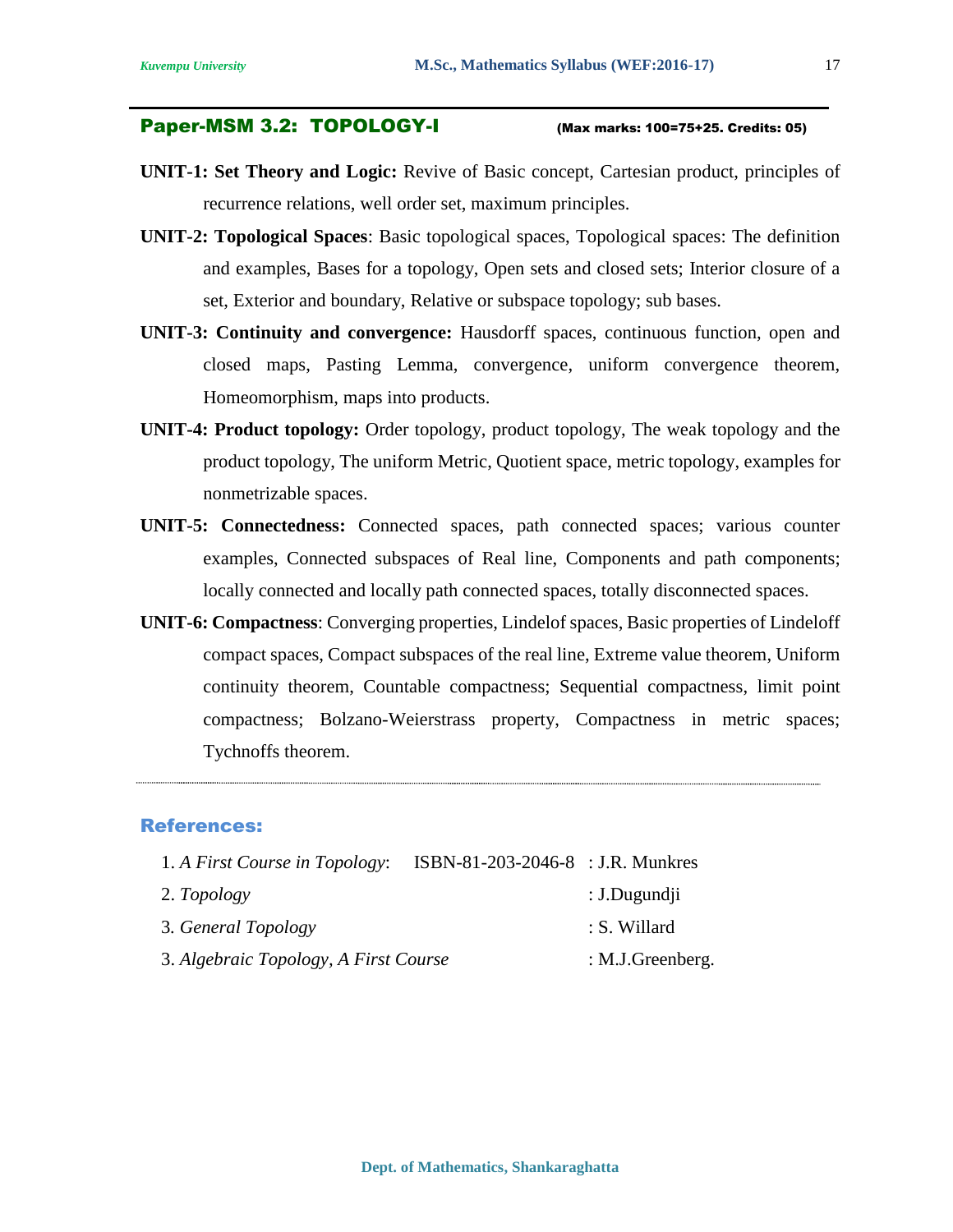#### Paper-MSM 3.3: NUMERICAL ANALYSIS-I (Max marks: 100=75+25. Credits: 04)

- **UNIT-1: Solutions of Linear System of Equations:** Introduction to Direct Methods via., Gauss Elimination method, Gauss-Jordan method, LU factorization, Triangularisation method, Iteration Methods: Gauss Jordan methods, Gauss-Seidel method, Successive Over relaxation method, Convergence Criteria, and problems on each methods.
- **UNIT-2: Solutions of Nonlinear/Transcendental Equations:** Fixed point iteration, Method of Falsi position, Newton Raphson Method, Secant method, Regula-Falsi Method, Muller's Method, Aitken's  $\Delta^2$  method, Orders of convergence of each methods. Problems on each methods. Origin of roots by Sturm Sequences. Extraction of quadratic polynomial by Bairstow's method.
- **UNIT-3: Eigenvalues and Eigenvectors Of A Matrix:** The characteristics of a polynomial, The eigenvalues and eigenvectors of matrix by Jocobi's method, Given's method, House holders method, power method, Inverse Power method, QR Algorithm.
- **UNIT-4: Interpolation Theory**: Polynomial interpolation theory, Gregory Newtons forward, back ward and Central difference interpolation polynomial. Lagranges interpolation polynomial, truncation error. Hermite interpolation polynomial, Inverse interpolation, Piece wise polynomial interpolation, Trigonometric interpolation, Convergence Analysis,
- **UNIT-5: Approximation Theory:** Introduction, Spline approximation, Cubic splines, Best approximation property, Least square approximation for both discrete data and for continuous functions, Reme's single and multiple exchange algorithm. Problems on each.

| 1. A First Course in Numerical Analysis          | : A. Ralston                    |
|--------------------------------------------------|---------------------------------|
| 2. Numerical Analysis & Computation              | $: E.K.$ Blum                   |
| 3. Elements of Numerical Analysis                | : P. Henrici                    |
| 4. Introduction to Numerical Analysis            | : F.R. Hindebrand               |
| 5. Principles & Procedures of Numerical Analysis | : F. Szidarovszky& S. Yakowitz. |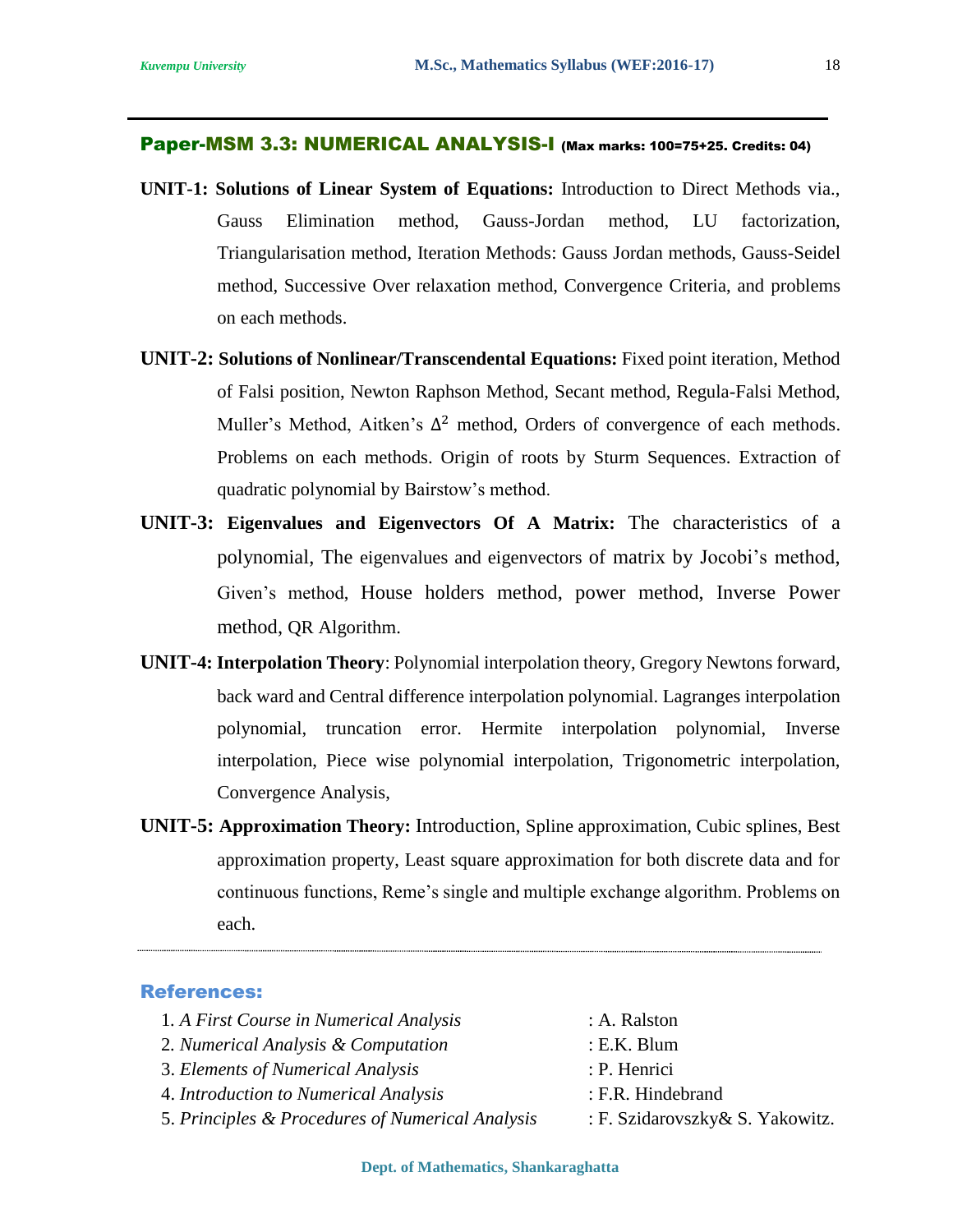#### Paper-MSM-3.4: RIEMANNIAN GEOMETRY

(Max marks: 100=75+25. Credits: 04)

- **UNIT-1: Introduction to Manifolds:** Preliminary comments on  $R^n$ ,  $R^n$  and Euclidean space, Toplogical Manifolds with examples. Further examples of Manifolds: Cutting and pasting. Abstrac Manifold some examples.
- **UNIT-2: Differentiable Manifolds:** Definition of Differentiable Manifolds, Examples of Differentiable Manifolds, Differentiable (smooth) functions, Local coordinate system, Differentiable Mappings, Tangent vectors and Tangent spaces, vector fields, Jacobian of derivative map. Lie bracket. Immersion and Imbedding of Manifolds, submanifolds.
- **UNIT-3: Riemannian Manifolds:** Riemannian metric, Riemannian manifold and maps, Riemannian manifold as metric space, Groups and Riemannian manifolds, Local representation of metrics. Connections, the connections in local coordinates, Riemannian connections.
- **UNIT-4: Curvature:** Curvature, fundamental curvature equations: Gauss and Codazzi-Mainardi Equations; Tangential curvature equation, Normal or Mixed curvature equations, some Tensor concepts, Riemannian curvature, Riemannian Christoffel curvature tensors and sectional curvature. Fundamental theorem of Riemannian Geometry.
- **UNIT-5: Hypersurface:** Gauss Map, Weingarten map, Existence of Hypersurface, Fundamental theorem of Hypersurface theory and Gauss Bonnet Theorem.
- **UNIT-6: Geodesics:** Geodesics, Metric structure of Riemannian Manifold, Gauss Lemma. Why short Geodesics are segments?

#### References:

| 1. An introduction to Differential Geometry       | : Barret O'Neil.  |
|---------------------------------------------------|-------------------|
| 2. An Introduction to Differential Manifolds      | : N.J. Hicks      |
| 3. An Introduction to Differential Manifolds      | : Y. Matsushima   |
| 4. An Introduction to Differential Manifolds      | : Nirmala Prakash |
| 5. Differential Manifolds and Reimannian Geometry | :W.M.Boothby.     |
| 6. Riemannian Geometry                            | : Peter Petersen. |

19

**Dept. of Mathematics, Shankaraghatta**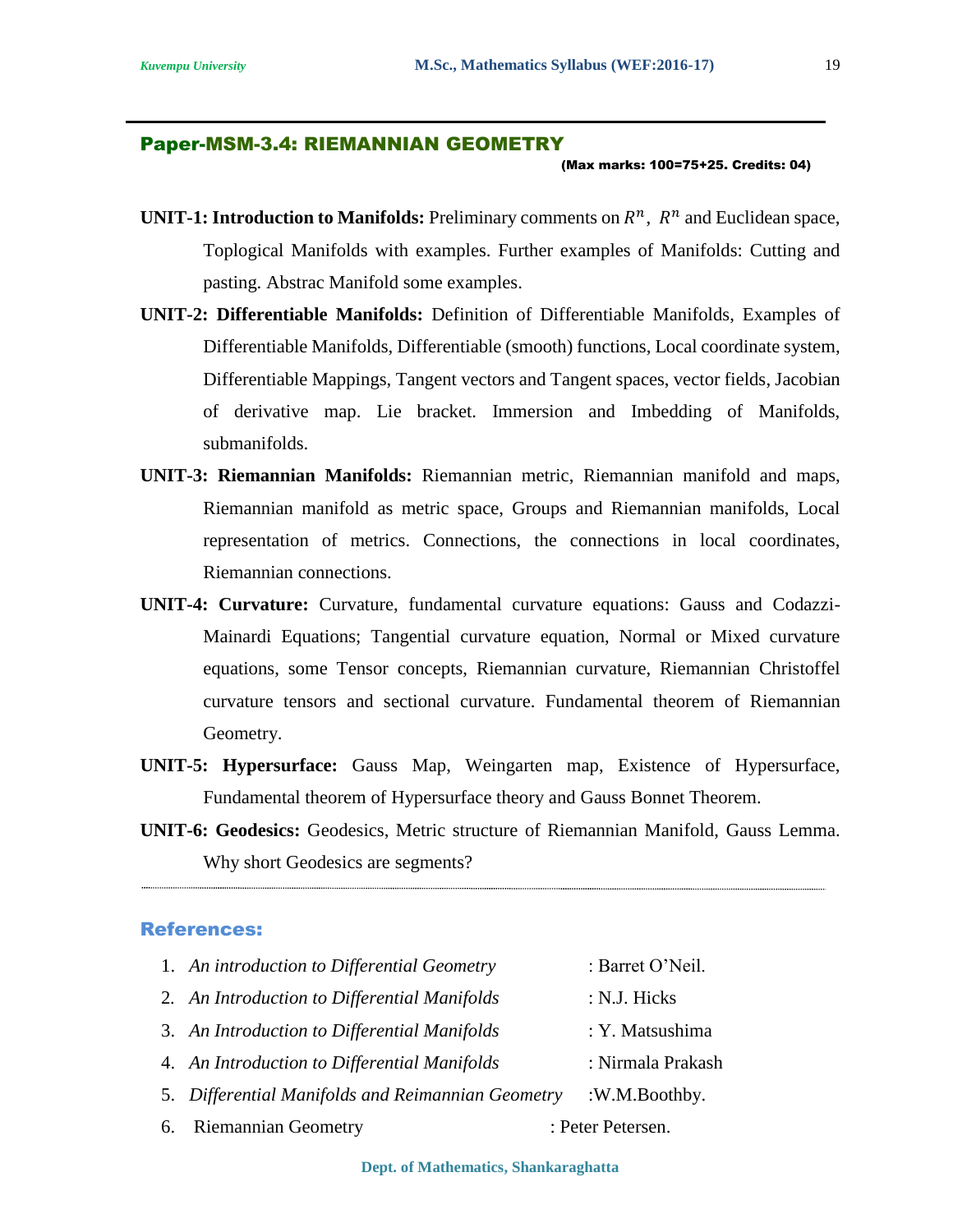#### Paper-MSM 3.5: FLUID MECHANICS (Max marks: 100=75+25. Credits: 04)

- **UNIT-1: Motion of Inviscid Fluids**: Pressure at a point in a fluid at rest and that in motion, Euler's equation on motion, Barotropic flows, Bernoullis equations in standard forms, Illustrative examples thereon, Vortex motion, Circulation, Kelvin's circulation theorem, HelmhotzVorticity equation, Performance in Vorticity and Circulation, Kelvin's Minimum Energy Theorem, Illustrative examples.
- **UNIT-2: Two Dimensional Flows of Inviscid Fluids:** Meaning of two dimensional flows and Examples, Stream function, Complex potential, Line Sources and Line Sinks, Line Doublets and Line Vortices, Milne Thomson circle theorem and Applications, Blasius theorem and Applications.
- **UNIT-3: Motion of Viscous Fluids:** Stress tensor of viscous fluid flow, Stoke's law, Navierstoke's equation, Simple exact solutions of the Navier-Stoke's equation, Standard applications, **i)** Plane Poiseuille and Hagen Poiscuileflows **ii)**Couette flow **iii)** Steady flow between concentric cylinders **iv)** Beltrami flows **v)** Unsteady flow near an oscillating plate **vi)** Slow and steady flow past a rigid sphere and cylinder. Diffusion of Vorticity, Energy dissipation due to Viscosity, Dimensional analysis (Brief discussion), Reynolds number, Laminar and Turbulent flows, Examples of flow at low and high Reynolds number, Brief discussion of boundary layer theory with illustrative examples.
- **UNIT-4: Gas Dynamics:** Compressible fluid flows, Standard forms of equations of State,Speed of sound in a gas, Equations of motion of Non-Viscous and Viscous Compressible flows, Subsonic, Sonic and supersonic flows, Isentropic flows, Gas Dynamical Equations, Illustrative examples.

- 1. *Fluid Dynamics* : F. Chorlton
- 2. *Theoretical Hydrodynamics* : L.M. Milne-Thomson
- 3. *Foundations of Fluid Mechanics* : S.W. Yuan
- 
- 
- 4. *Continuum Mechanics* : D.S. Chandrashekharaiah&L.Debnath.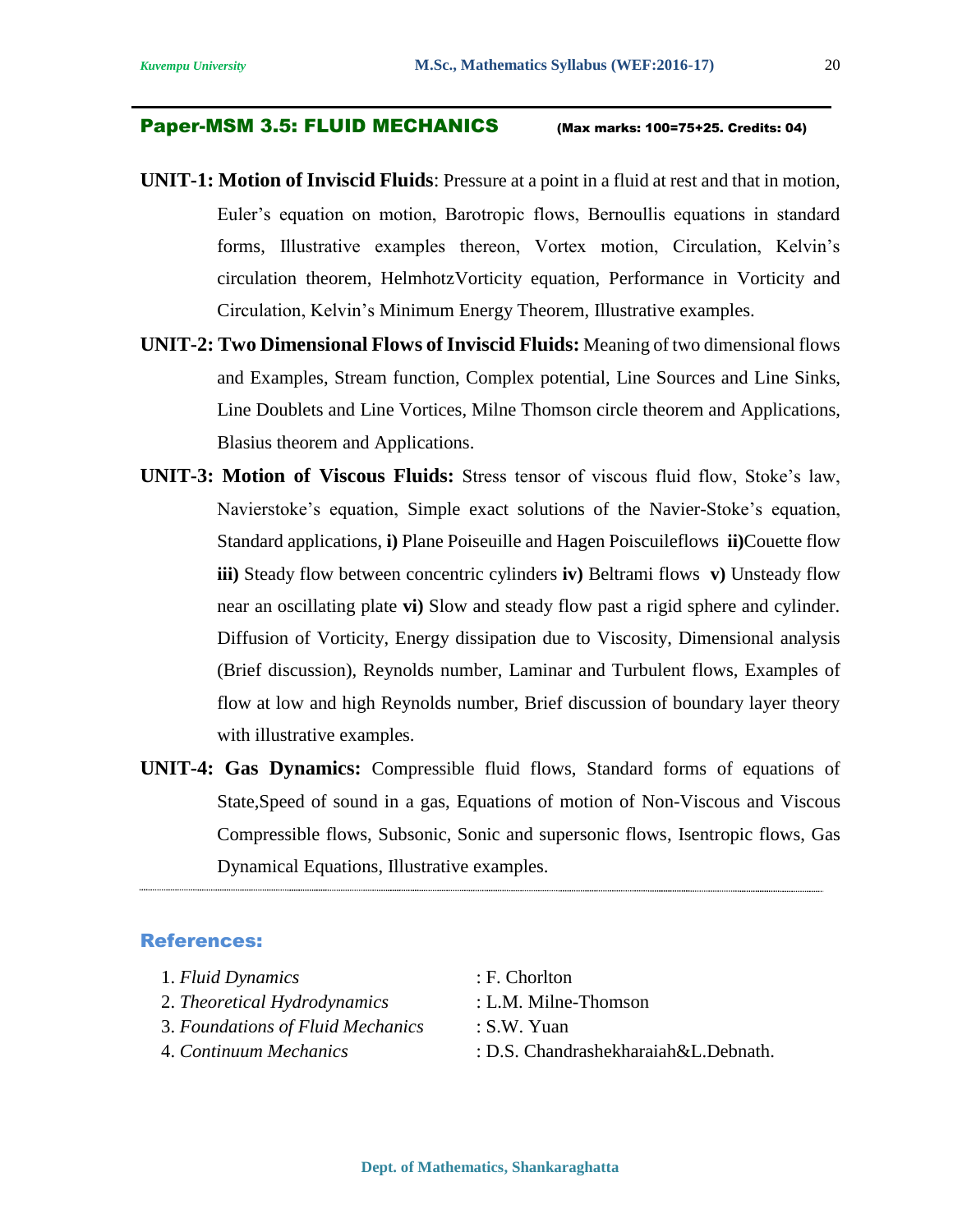#### Paper-MSM 3.6: LAB: NUMERICAL METHODS (Max marks: 50. Credits: 02)

#### **List of programs:**

- 1. Program to solve system of equations using Gauss Elimination Method.
- 2. Program to find inverse of the matrix using Gauss Jordan Method.
- 3. Program to find solution of system of equations using using Jacobi Iterative Method.
- 4. Program to find solution of system of equations using using Gauss Seidal Method.
- 5. Program to find real root of a polynomial using fixed point iterative method.
- 6. Program to find real root of a polynomial using Newton Raphson Method.
- 7. Program to find real root of a polynomial using Secant Method.
- 8. Program to find the value of function using Newton Forward Difference Method and Newton Backward Difference Method.
- 9. Program to find the value of the function using Lagrange interpolation method.
- 10. Program to find the largest eigenvalue and eigenvector of the matrix by using Power Method.
- 11. Program to find the smallest eigenvalue and eigenvector of the matrix using inverse power method.
- 12. Program to find the value of a function by using Hermite interpolation method.
- 13. Program to find the polynomial by using Least square approximation Method.
- 14. Program to find the tri-diagonal matrix using House holder's method.

#### Paper-MSM 3.7: Elective: STATISTICAL TECHNIQUES

(Max marks: 50=40+10. Credits: 02)

- **UNIT-1: Collection and Presentation of Data:** Primary and Secondary data, Primary methods of data collection, Drafting Questions and Questionnaires, Source of Secondary Data. General rules for constructing diagrams, one dimensional diagram, two dimensional diagrams, Pictograms and Cartograms.
- **UNIT-2: Measure of Central Tendency:** Arithmetic mean, Median, Mode, Geometric mean and Harmonic mean, Merits and demerits.
- **UNIT-3: Measure of Variation:** Introduction, mean deviation, Standard deviation, merits and limitations.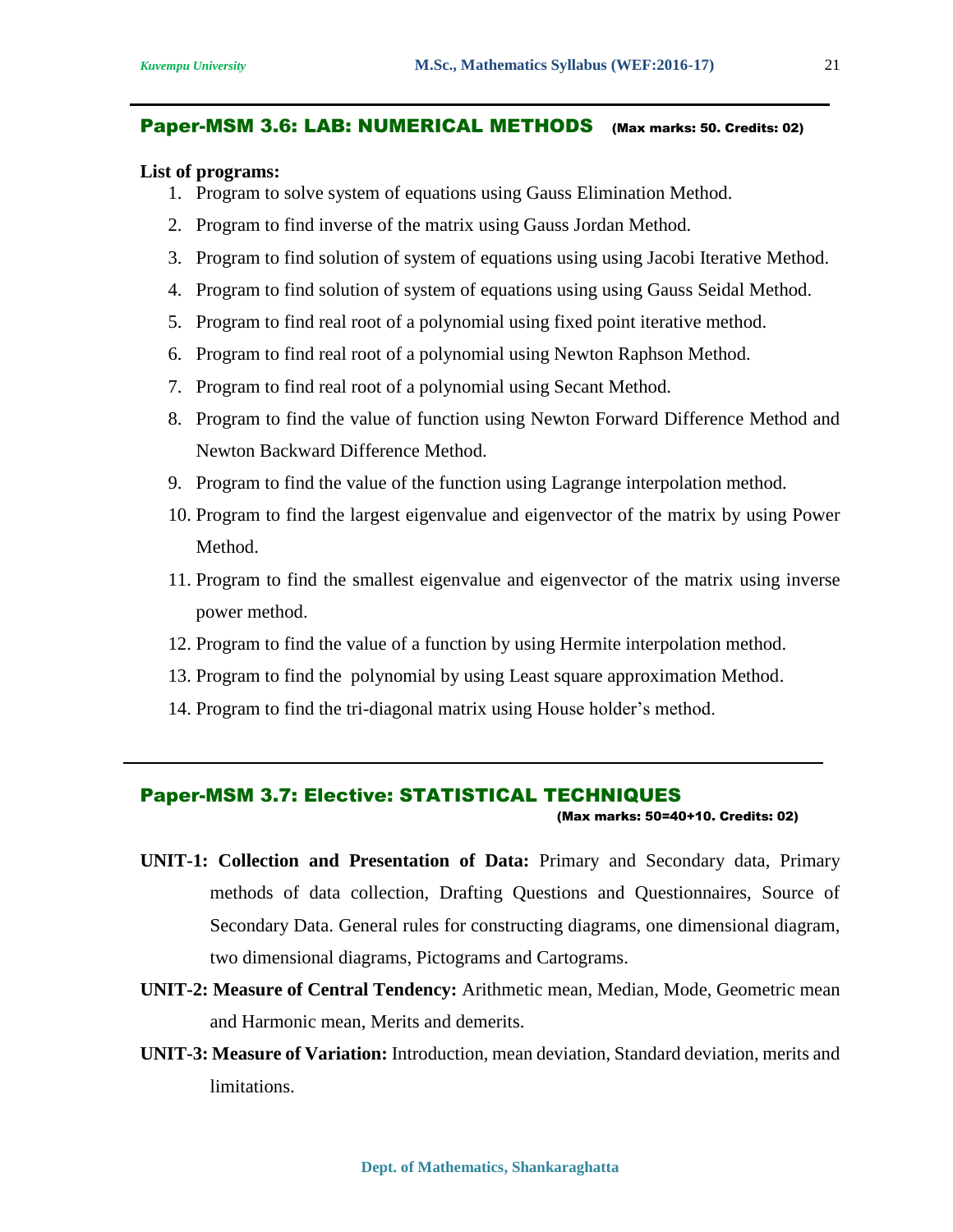- **UNIT-4: Correlation Analysis:** Types of Correlation, methods of studying correlation, Karl Person's co-efficient of correlation, Rank correlation co-efficient, methods of least squares.
- **UNIT-5: Regression Analysis:** Introduction, Regression lines, Regression equations of Y on X, Regression Co-efficient.
- **UNIT-6: Probability**: Random experiment, Sample space and events, Axioms of probability, Conditional probability and independence, Addition, Multiplication and Baye's theorem.

#### References:

1. Business Statistics :S.P. Gupta and M.P. Gupta

2. An Introduction to Statistical methods : C.B. Gupta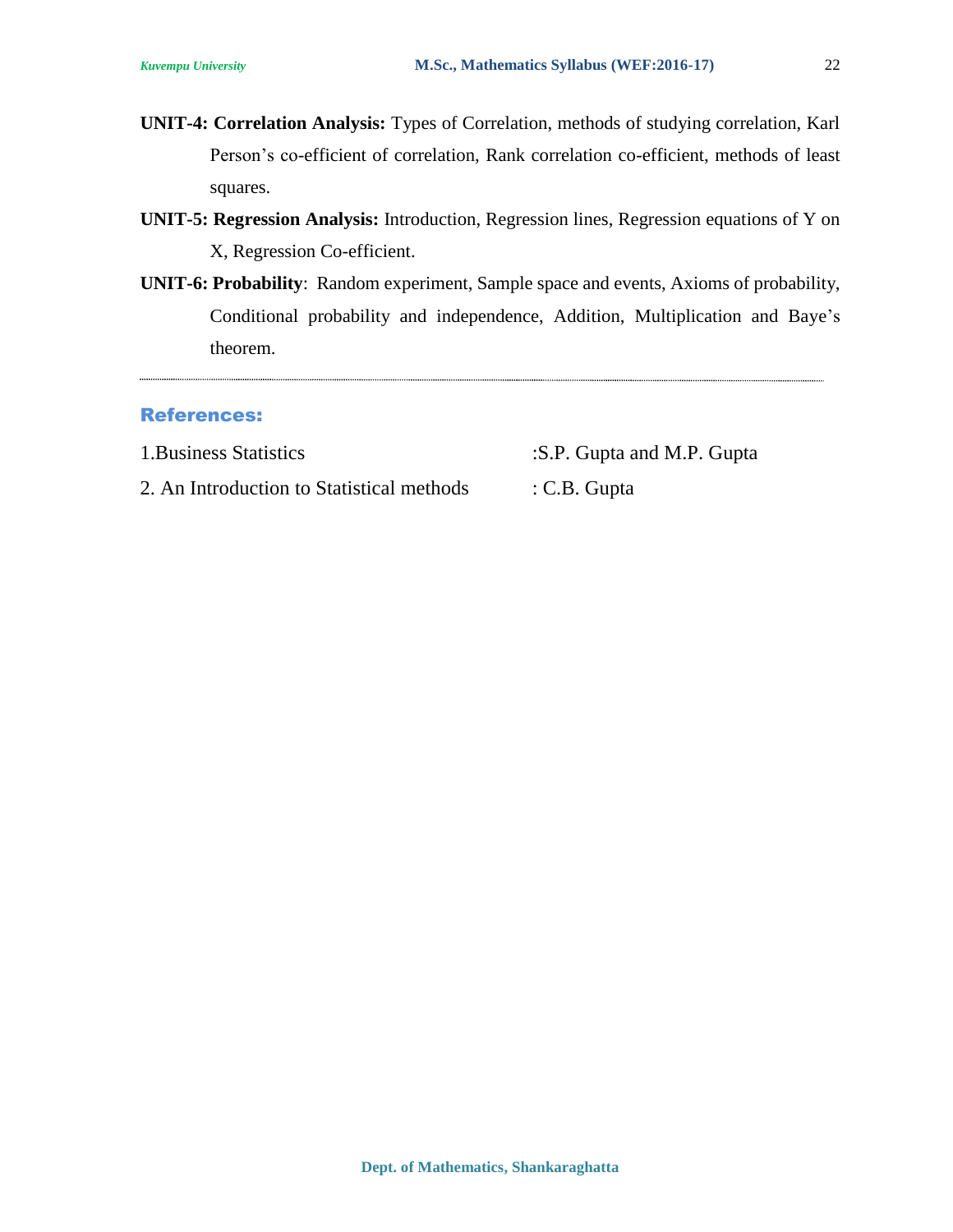.

### **FOURTH SEMESTER**

#### Paper-MSM 4.1: FUNCTIONAL ANALYSIS

#### (Max marks: 100=75+25. Credits: 04)

- **UNIT-1: Normed linear spaces and Banach Spaces:** Normed linear spaces, Banach spaces, definition with examples, quotient spaces, Bounded linear transformation. equivalent form of continuity and boundedness.
- **UNIT-2: Isometric isomorphism**: Topological isomorphism, operators, equivalent norms, Reisz lemma.
- **UNIT-3: Functional conjugate spaces:** Functional, conjugate space, extension of functional, Hahn-Banach theorem and its consequences, natural imbedding, induced functional, open mapping theorem, closed graph theorem, Uniform boundedness principle.
- **UNIT-4: Hilbert spaces:** Definition and examples, Inner product, Schwarz inequality, parallelogram law and polarization identity, orthogonal complements, Pythagorean theorem, Orthonormal sets, Bessel's inequality.
- **UNIT-5: Conjugate Space**  $H^*$ **:** Reisz representation theorem. The adjoint of an operator, selfadjoint operators, normal and unitary operators,
- **UNIT-6: Projections**: Range space and null space, perpendicular projections, finite dimensional spectral theory.

#### References:

- 1. *Introduction to Topology & Modern Analysis* : G.F.Simmons
- 2. *First Course in Functional Analysis* : Goffman &Pedrick
	-
- 3. *Introduction to Functional Analysis* : A.E. Taylor & D.C. Lay
	-
- 4. *Functional Analysis* : Walter Rudin.
	-

23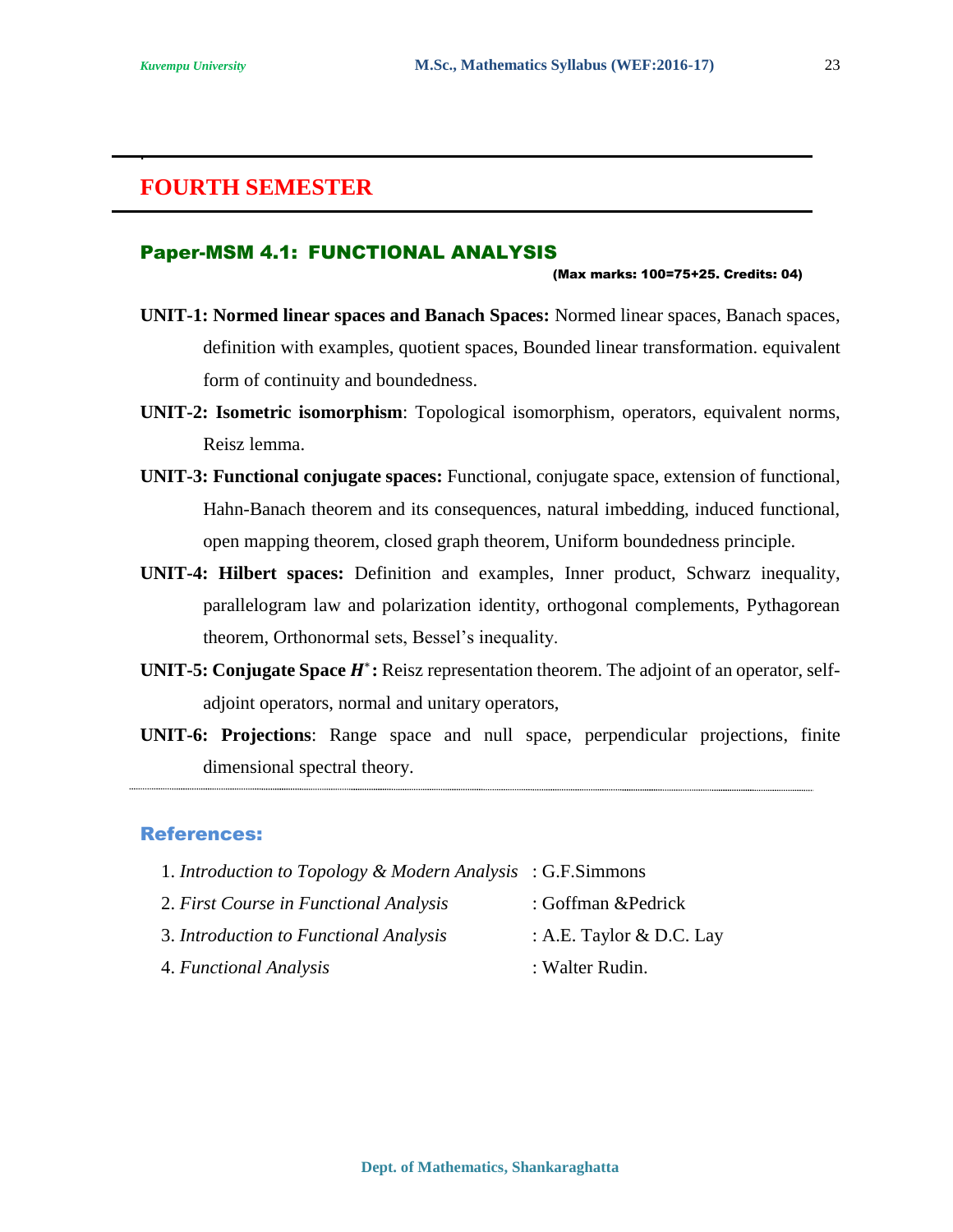#### Paper-MSM 4.2: TOPOLOGY-II (Max marks: 100=75+25. Credits: 04)

- **UNIT-1: Countablity and Separation axioms :** First and second countable spaces, sperable and Lindeloff spaces and examples.  $T_0, T_1$  and  $T_2$  spaces, Hausdorff, Regular and completely regular spaces, normal and completely normal spaces; Complete and collection wise normal spaces; The countability axioms, Local compactness.
- **UNIT-2: Uryshon's Theorem:** Uryshon's lemma, Tietze's extension theorem, Uryshon's metrization theorem.
- **UNIT-3: Tychonoff Theorem:** Tychonoff theorem, the Stone- Cech compactification: compactification, equivalence.
- **UNIT-4: Paracompactness**: Local finiteness, refinement, Nagata-Smirnov metrization theorem, paracampactness and paracompact spaces.
- **UNIT-5: Homotopy:** Homotopy, product of path homotopy, the fundamental Group, simply connected spaces.
- **UNIT-6: Covering Space:** Slices, covering map, local homeomorphism, the fundamental group of circles, lifting.

- 1. *Topology* (2<sup>nd</sup> Edition) : J.R. Munkres
- 2. *Algebraic Topology* : M.J. Greenberg and J. Harper
- -
- 3. *Algebraic Topology: An Introduction* : W.S. Massey.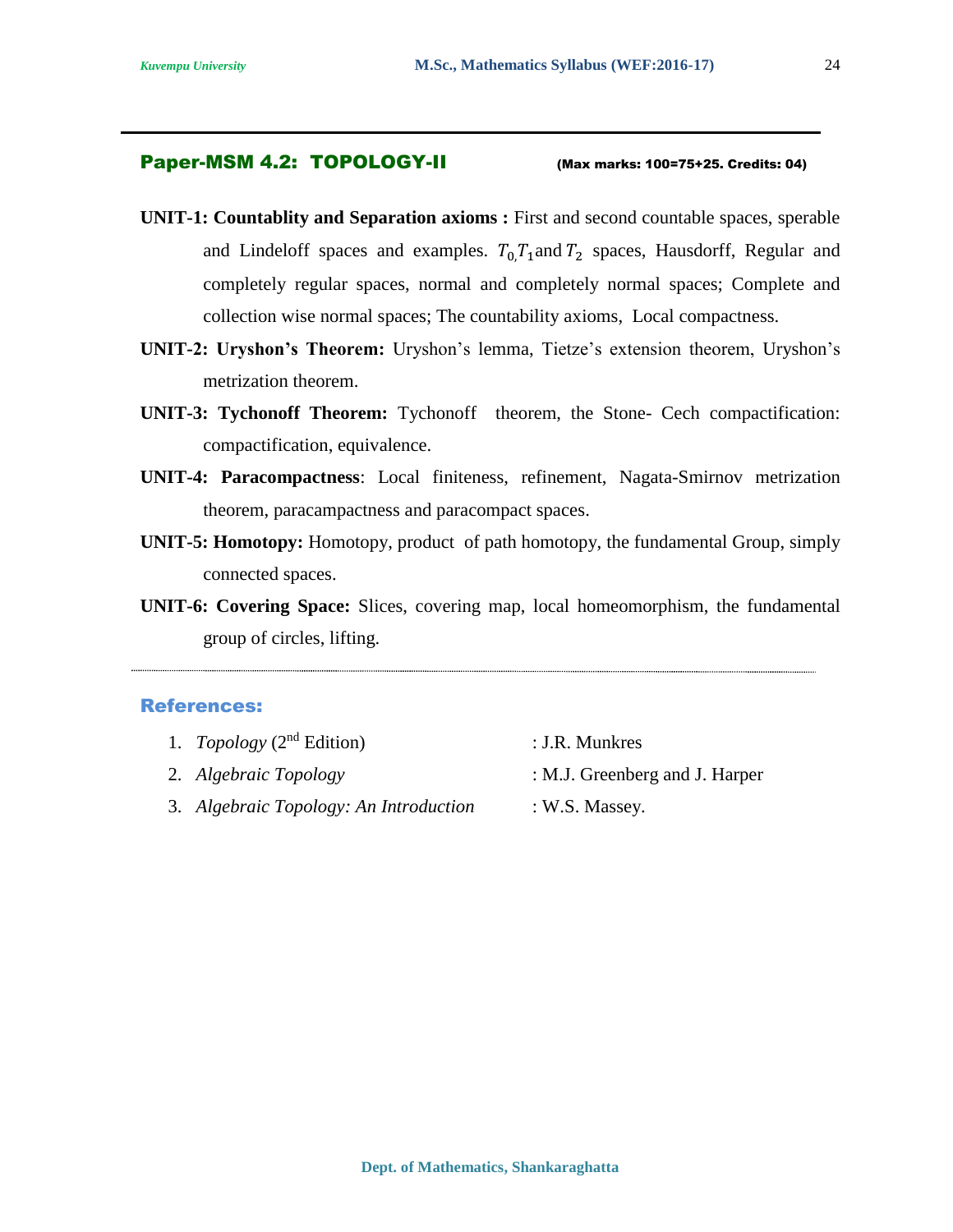#### Paper-MSM 4.3: NUMERICAL ANALYSIS-II

#### (Max marks: 100=75+25. Credits: 03)

- **UNIT-I: Numerical Differentiation and Integration:** Introduction, errors in numerical differentiation, Extrapolation methods, cubic spline method, differentiation formulae with function values, maximum and minimum values of a tabulated function, partial differentiation. Numerical Integration, Newton-Cotes integration methods; Trapezoidal rule, Simpson's  $1\frac{3^{rd}}{r}$  rule, Simpson's  $3\frac{8^{th}}{r}$  rule and Weddle's rule. Gaussian integration methods and their error analysis. Gauss-Legendre, Gauss-Hermite, Gauss-Legurre and Gauss-Chebyshev integration methods and their error analysis. Romberg integration, Double integration.
- **UNIT-2: Numerical Solutions of Initial Value Problems (Ordinary Differential Equations):** Introduction**,** Derivation of Taylor's series method**,** Euler's method, Modified Euler Method, Runge-Kutta Second, Third and Forth order methods, Runge-Kutta-Gill method, Predictor-Corrector methods; Milne's method, Adam's Bashforth Moulton method.
- **UNIT-3: Solutions of Boundary Value Problems (Ordinary Differential Equations):**  Introduction, Solution of boundary value problems method of undetermined coefficients, Finite difference methods, Shooting Method, and Midpoint method.
- **UNIT-4:Numerical Solutions of Partial Differential Equations:** Introduction, Derivation of finite difference approximations to the derivatives, Solution of Laplace equation by Jacobi, Gauss Seidel and SOR Methods, ADI Method, Parabolic, Solution of heat equation by Schmidt and Crank-Nicolson Methods, Solution of wave equation using Finite difference method.
- **UNIT-5: Numerical Solutions of Integral Equations:** Introduction, Numerical methods for Fredholm equations; method of degenerate kernel's, method of successive approximations, quadrature methods, Cubic spline method.

#### References:

| 1. A First Course in Numerical Analysis          | : A. Ralston                     |
|--------------------------------------------------|----------------------------------|
| 2. Numerical Analysis & Computation              | $: E.K.$ Blum                    |
| 3. Elements of Numerical Analysis                | : P. Henrici                     |
| 4. Introduction to Numerical Analysis            | : F.R. Hindebrand                |
| 5. Principles & Procedures of Numerical Analysis | : F. Szidarovszky & S. Yakowitz. |

25

**Dept. of Mathematics, Shankaraghatta**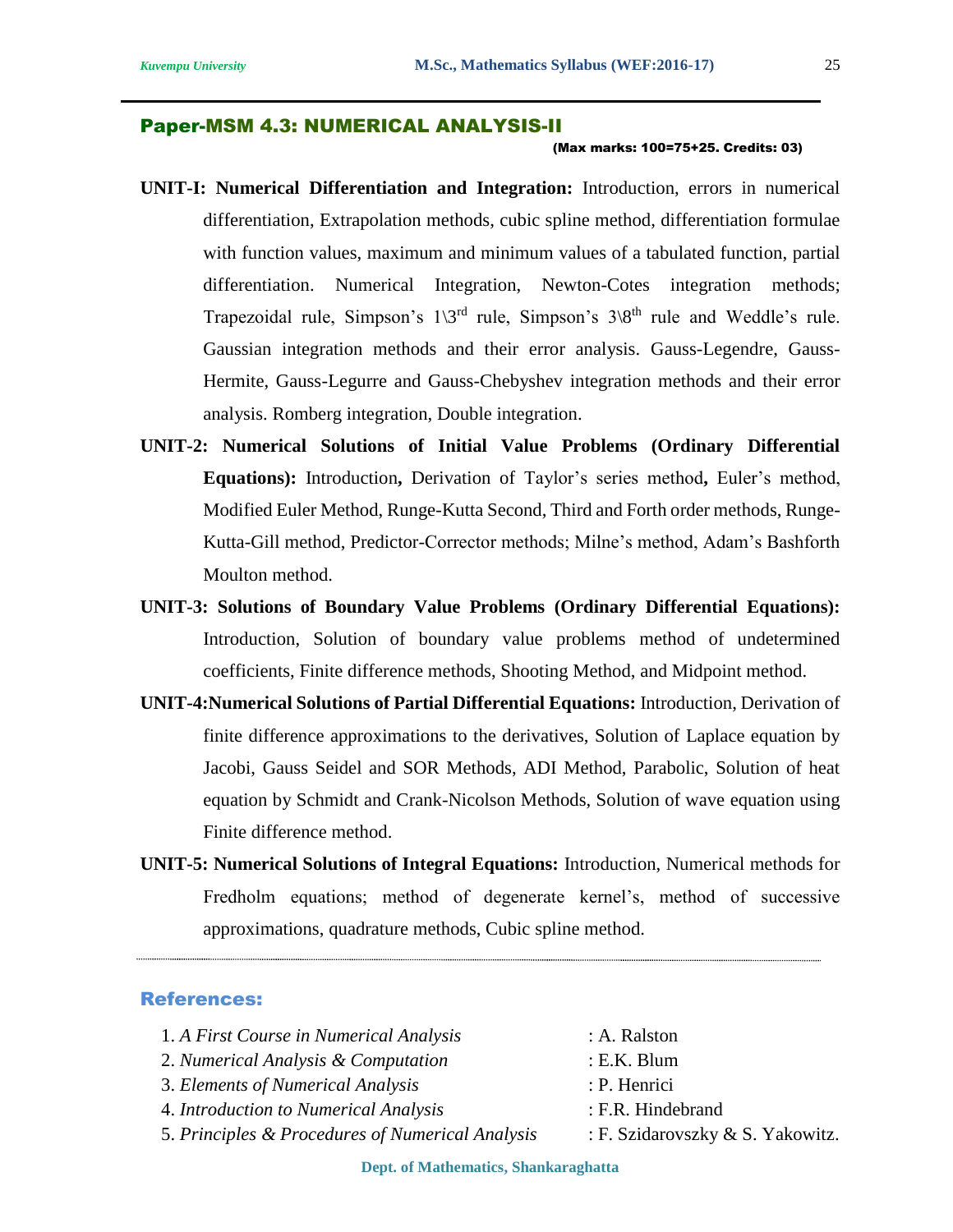#### Paper-MSM 4.4: OPERATIONS RESEARCH

#### (Max marks: 100=75+25. Credits: 03)

- **UNIT-1: Linear Programming:** Introduction, Formulation of LPP, General mathematical model of LPP. Slack and Surplus variables, Canonical and Standard form of LPP, Graphical method, Standard LPP and Basic solution, Fundamental Theorem of LPP, Simplex Algorithm, Big-M method and Revised Simplex Algorithm.
- **UNIT-2: Concept of duality**: Formulation of dual LPP, Duality theorem, Advantages of duality, Dual Simplex Algorithm and Sensitivity Analysis.
- **UNIT-3: Transportation Problem:** Introduction, Transportation Problem, Loops in Transportation Table, Methods for finding initial basic Feasible Solution, Tests for Optimality, Unbounded Transportation Problem.
- **UNIT-4: Assignment problem:** Mathematical form of the Assignment Problem, Methods of solving Assignment Problem, Variations of the Assignment Problem.
- **UNIT-5: Game Theory:** Introduction, 2x2 Game, Solution of Game, Network Analysis by Linear Programming, Brow's Algorithm. Shortest route and Maximal flow Problems, CPM and PERT.
- **UNIT-6: Queuing Theory:** Introduction to Stochastic Process, Markov chain, t.p.m., c-k equations, Poisson process, Birth and Death process, Concept of queues, Kendall's notation, m/m/1, m/m/s queues and their variants.

- 1. *Operations Research* : H. Taha 2. *Introduction to Operations Research* : B.E. Gillet 3. *Operations Research* : F.S. Hiller & G.J. Leibermann
- 4. *Operations Research Theory and Applications* : J.K. Sharma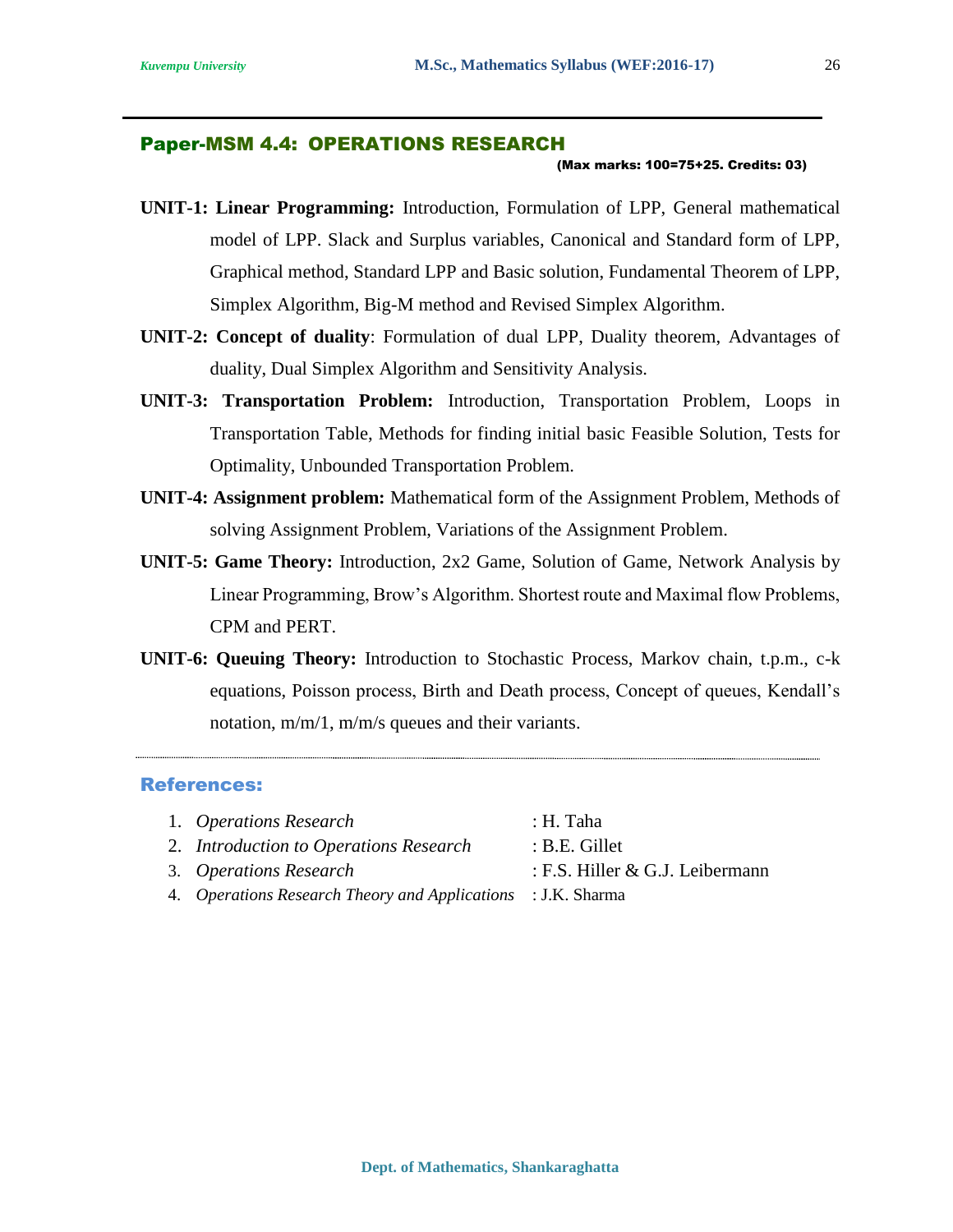#### Paper-MSM 4.5A: FINSLER GEOMETRY AND RELATIVITY

(Max marks: 100=75+25. Credits: 03)

- **Unit 1: Tensor analysis:** Introduction, definitions, dummy index and free index, contravariant and covariant tensors, mixed tensors, symmetric and skew-symmetric tensors.
- **Unit 2:** Riemannian space fundamental tensor, Christoffel symbols, covariant derivative, Riemannian-Chrisoffel tensor, Ricci tensor and scalar curvature, Einstein space and Einstein tensor.
- **Unit 3: Finsler metric function:** Its properties, tangent space, Indicatrix, metric tensor and C – tensor, Homogeneity properties of  $g_{ij}$  and  $c_{ijk}$ , dual tangent space, geodesics,  $\delta$  – differentiation, partial  $\delta$  – differentiation, properties of partial  $\delta$  – differentiation.
- **Unit 4: Finsler space:** Finsler metrics, Geometric objects of Finsler space, Geodesics of the Finsler space, Geodesics spray and symmetric Finsler connections,  $(\alpha, \beta)$  – metrics, special Finsler spaces.
- **Unit 5**: **Introduction to general relativity:** principle of equivalence and principle of general covariance, difference between Newtonian and Einsteinian gravity, flat and curved space-time, Einstein's Field equations.
- **Unit 6**: **Classical tests of general relativity:** Gravitational red shift, advance of perihelion during planetary motion, deflection of light rays near sun.

#### **References:**

- 1. Differential Geometry and Tensors : K. K. Dube
- 2. Tensor Calculus (2nd Edition) : U.C. De, A. A. Shaikh and JoydeepSengupta
- 3. Differential geometry of Finsler spaces: H. Rund
- 4. The Theory of sprays and Finsler spaces with Applications inPhysics and Biology

: P.L Antonelli, Ingarden R.S & M. Matsumoto

5. General Relativity and Cosmology : S. K. Srivastava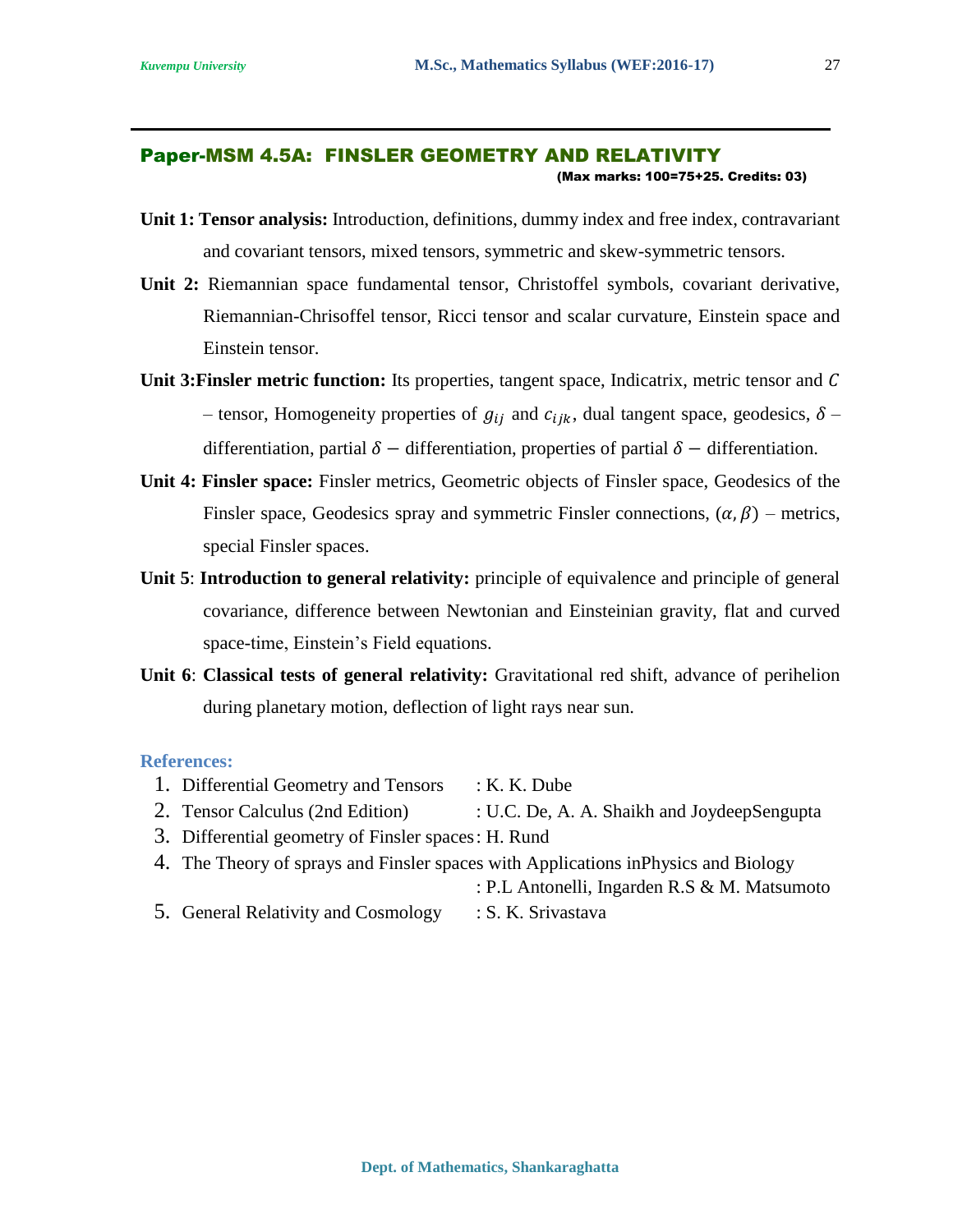#### Paper-MSM 4.5 B: CONTACT GEOMETRY

#### (Max marks: 100=75+25. Credits: 03)

- **Unit-1: Riemannian Manifolds:** Review of basic concepts: Riemannian metric, Levi-civita connection, Koszul's formula, sectional, Ricci and scalar curvatures, space of constant curvature, Lie derivative and Killing vector fields, Weyl conformal curvature tensor.
- **Unit-2: Almost Contact Manifolds:** Contact manifold, almost contact structure, almost contact metric structure, contact metric structure,  $\varphi$ -basis, covariant derivative of  $\varphi$ .
- **Unit-3: Normal almost contact structure:** Nijenhuis torsion tensor, four tensors  $N^{(1)}$ ,  $N^{(2)}$ ,  $N^{(3)}$ ,  $N^{(4)}$ ; 3-dimensional Normal almost contact manifold, necessary and sufficient conditions for 3-dimensional almost contact metric manifold to be normal.
- **Unit-4: K-contact manifolds:** Killing vector field, K-contact structure in terms of  $\nabla_X \xi$ , sectional curvature of plane section containing  $\xi$ , Ricci curvature in the direction of  $\xi$ , the tensor field  $h$ , curvature of contact manifolds.
- **Unit-5: Sasakian manifolds:** Characterization of Sasakian manifold in terms of  $\nabla_x \varphi$  and  $R(X, Y)\xi$ , Sasakian manifolds are K-contact, curvature of Sasakian manifolds, locally symmetric and  $\eta$ -parallel conditions on Sasakian 3-manifolds.
- **Unit-6: Kenmotsu manifolds:** Lie derivative of g,  $\varphi$  and  $\eta$  along  $\xi$ , locally symmetric and Nomizu's condition, the study of  $\eta$ -Einstein manifold, curvature tensor, conformally flat Kenmusu manifold of dimension greater than 3.

- 1. *Contact manifolds in Riemannian Geometry:* David E. Blair
- 2. *Riemannian Geometry of Contact and Symplectic Manifolds:*

|                                            | David E. Blair           |
|--------------------------------------------|--------------------------|
| 3. Structures on manifolds                 | :K. Yano, M. Kon         |
| 4. Almost contact metric manifolds         | : R. S. Mishra           |
| 5. Complex manifolds and contact manifolds | : U. C. De, A. A. Shaikh |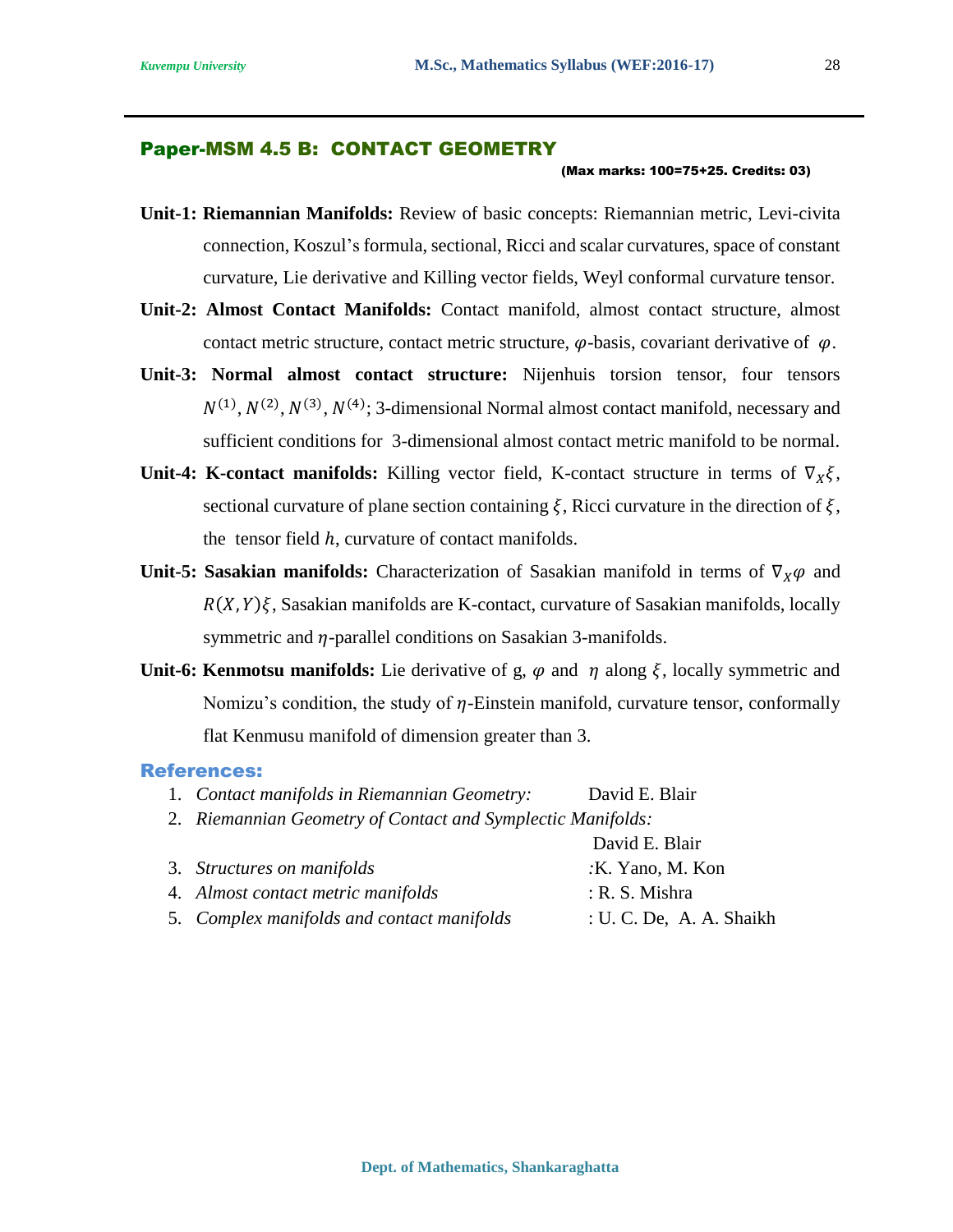#### Paper-MSM 4.5 C: MAGNETOHYDRODYNAMICS

(Max marks: 100=75+25. Credits: 03)

- **UNIT-1: Electrodynamics:** Outline of electromagnetic units and Electrostatics, Derivations of Gauss Law, Faraday's Law, Ampere's Law and Solenoidal property, Dielectric material, Conservation of charges, Electromagnetic boundary conditions.
- **UNIT-2: Basic Equations:** Outline of Basic equations of MHD, Magnetic Induction equation, Lorentz force, MHD approximations, Non-dimensional numbers, Velocity, Temperature and Magnetic field boundary conditions.
- **UNIT-3: Exact Solutions:** Hartmann flow, isothermal boundary conditions, Temperature distribution in Hartmann flow, Hartmann-Couette flow.
- **UNIT-4: Applications:** Concepts in Magnetostatics, Classical MHD and Alfven waves, Alfven theorem, Frozen-n-phenomena and equipartition of energy by Alfven waves.

| 1. An Introduction to Magnetofluid Mechanics : V.C.A. Ferraro and Plumpton. |                  |
|-----------------------------------------------------------------------------|------------------|
| 2. An Introduction to Magnetohydrodynamics                                  | : P.H. Roberts   |
| 3. Magnetohydrodynamics                                                     | : Allen Jeffrey. |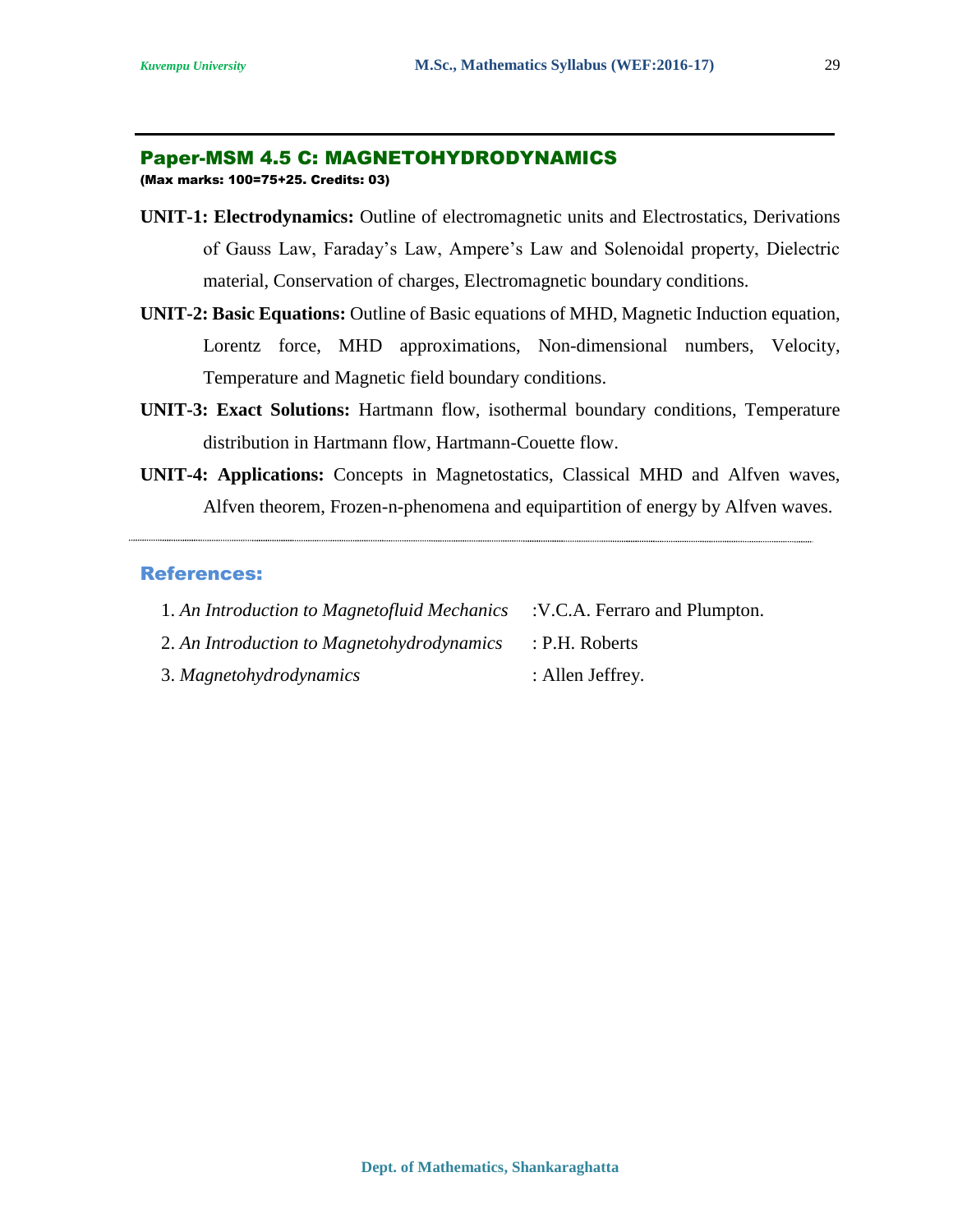#### Paper-MSM 4.5 D: GRAPH THEORY (Max marks: 100=75+25. Credits: 03)

- **UNIT-1: Introduction to Graph:** Basic concept, Different types of graphs, walks and connectedness. Degree sequences, directed graphs, distances and selfcomplementary graphs.
- **UNIT-2: Factorization:** 1-factorization,2-factorization, decomposition and labeling of graphs,
- **UNIT-3: Coverings:** Vertex covering, edge covering, independence number and matchings and matching polynomials.
- **UNIT-4: Planarity:** Planar graphs, outer planar graphs, Kuratowaski criterion for planarity and Eulers polyhedron formula.
- **UNIT-5: Graph valued functions:** Line graphs, subdivision graph and total graphs.
- **UNIT-6: Colourings:** Chromatic numbers and chromatic polynomials.
- **UNIT-7: Spectra of Graphs:** Adjacency matrix, incidence matrix, characteristic polynomials, Eigen values, graph parameters, strongly regular graphs and Friendship Theorem.
- **UNIT-8: Groups and Graphs:** Automorphism group of a graph, operations on permutation graphs, the group of a composite graph.

#### References:

- 1. *Graphs and Digraphs :*M. Bejzad, G. Charatrand and L. Leniak-foster.
- 2. *Graph Theory* :F. Harary.
- 3. *Graph Theory and Applications*: J. A. Bonday and V. S.R. Murthy.
- 4. *Graph Theory* :Diestel.
- 5. *Graph Theory* :R Gould.
- 6. *Graph Theory with Applications to Engineering and Computer Science*

:NaraisingDeo.

- 7. *Distance in Graphs* : F. Buckley and F. Harary.
- 8. *Theory of Graphs* : O.Ore
- 9. *Spectra in Graphs* :D. Cvetkovic.

#### Paper-MSM 4.6: LAB: NUMERICAL METHODS (Max marks: 50. Credits: 02)

#### **List of programs:**

1. Program to evaluate the given integral using Trapezoidal rule/ Simpson's 1/3 rule/Simpson's 3/8 rule.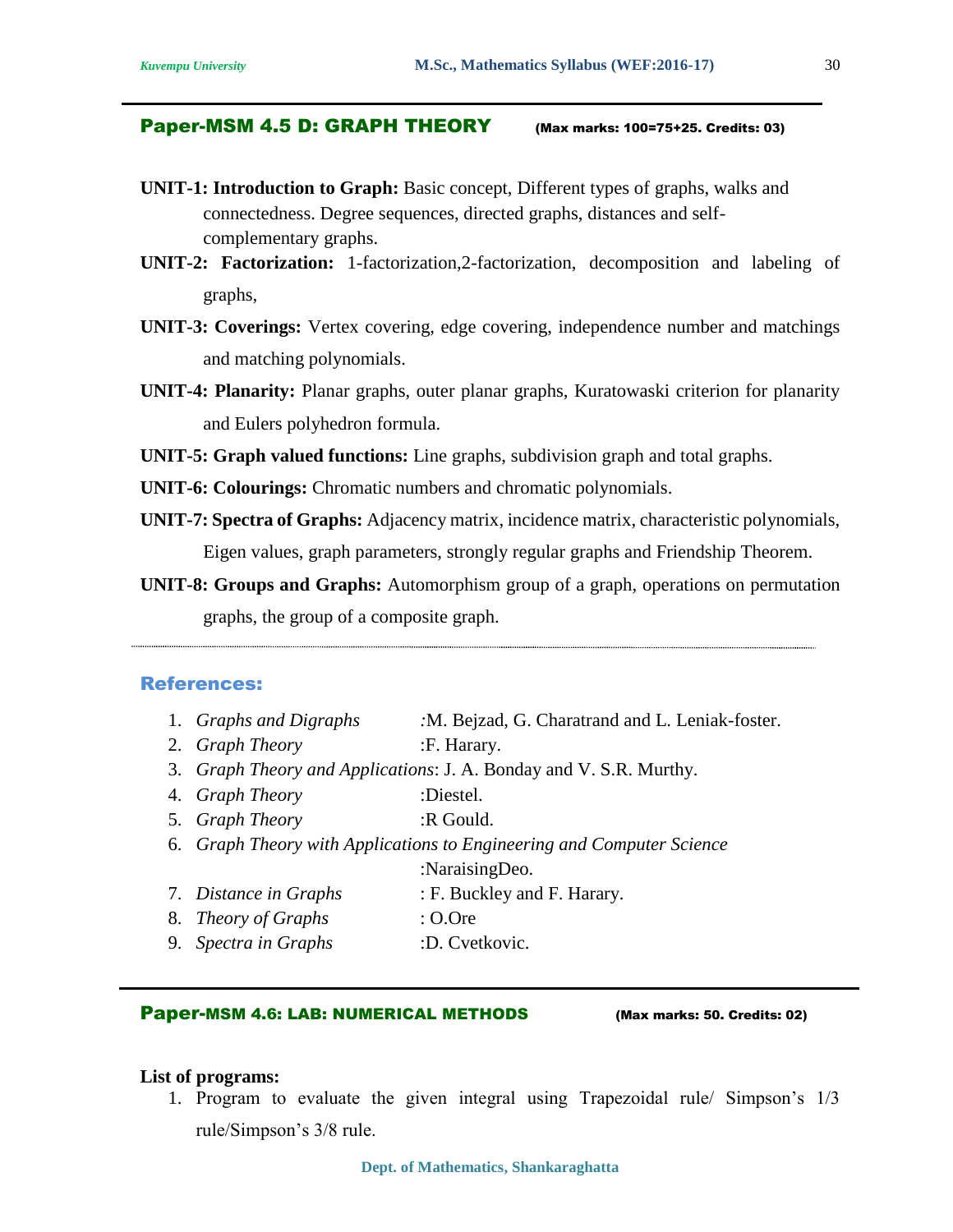- 2. Program to solve initial value problem using Euler Method/ Euler Modified Method.
- 3. Program to evaluate double integration.
- 4. Program to find integral of a function by using Gauss-Legendre/ Gauss-Chebyshev/Gauss-Hermite integration method.
- 5. Program to solve Boundary value problem using Shooting method.
- 6. Program to solve differential equation by Finite difference method.
- 7. Program to find solution of initial value problem using RungeKutta IV order Method.
- 8. Program to find solution of initial value problem using Predictor-Corrector method (Milne's/Adam's method).
- 9. Program to find the numerical solution of Laplace equation by Gauss-Seidel method.
- 10. Program to find the numerical solution of Heat equation by Schmidt method.
- 11. Program to find the numerical solution of Heat equation by Crank-Nicolson method.
- 12. Program to find the numerical solution of wave equation using Finite difference method.

*PROJECT*

#### Paper-MSM 4.5: PROJECT WORK

(Max marks: 100=75+25. Credits: 04) Dissertation-75 + Viva-Voce-25.